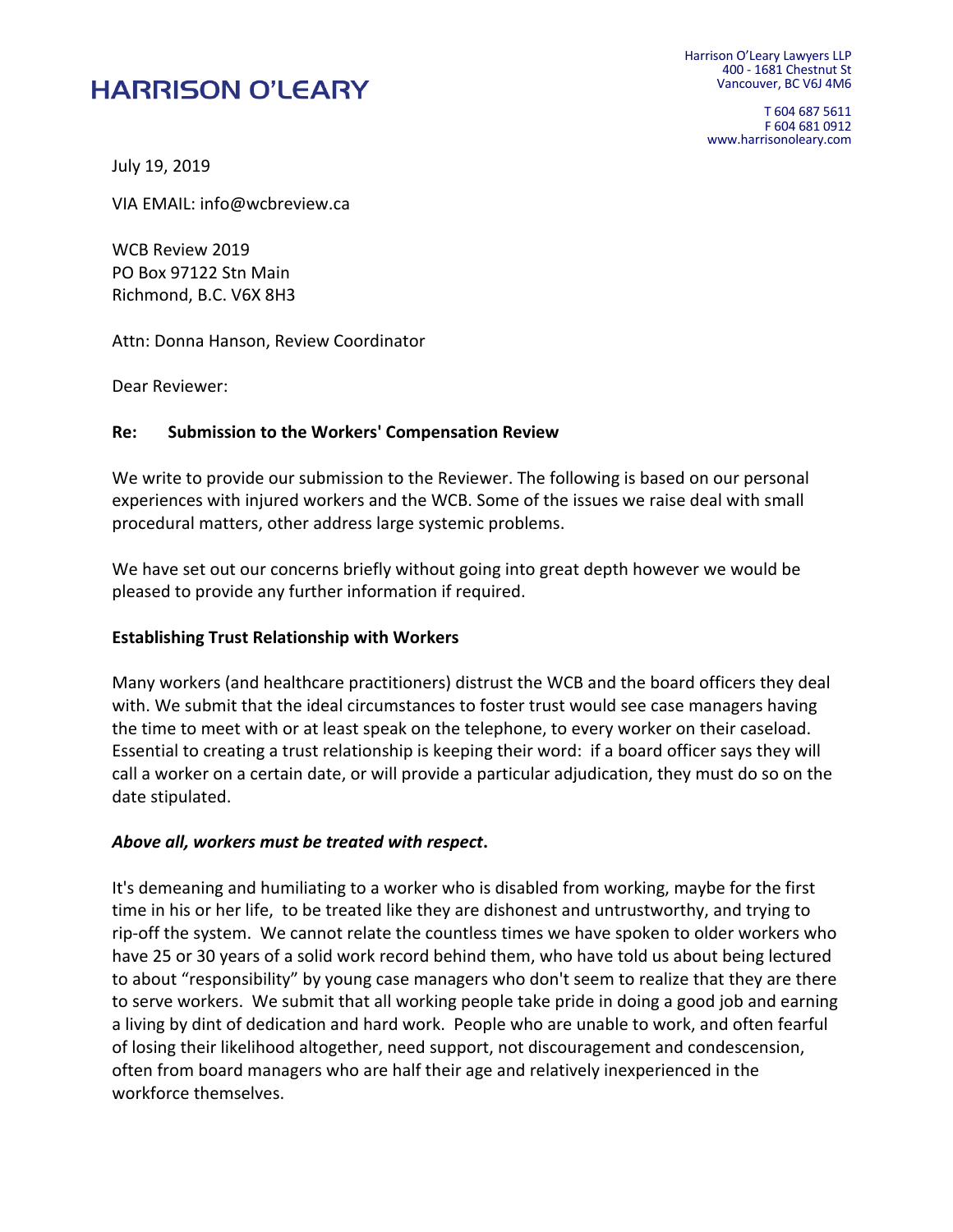We suggest that the Board place great emphasis on treating workers with respect and invest considerable resources in providing training for board staff in this regard. We recognize that it is a large organization and that it is difficult to ensure that everyone complies with such a policy, but the amount of resources invested by the Board in achieving this goal is surely a reflection of its commitment in this regard.

# **Failure to copy representatives**

Case managers all too frequently decline to copy decision letters to a worker's advocate or lawyer, sending copies only to the employer and their representative. This is the case even where we have represented the worker for many years and have had voluminous correspondence with the case manager over that period of time. Indeed, even in cases where the decision letter is in response to an express request of the worker's representative, it is not uncommon for the case manager to decline to copy the letter to the requester.

Sometimes, less commonly, the decision letter will indicate that the representative has been copied but no copy is ever received. The worker then assumes that their representative has seen the letter and will frequently not pick up the phone to advise us. This sometimes results in missed appeal deadline. This increases expense for all concerned and since the Review Division is so draconian in its interpretation of the onus on the worker to follow-up, there may well be no extension of time given.

While Review Division policy expressly states that omission of copying a worker's representative should be taken into consideration in extension of time applications where a deadline to file a Request for Review has been missed, we have had cases where the Review Officer declined to follow that policy.

## **Documents not placed on file**

Sometimes documents go missing. Frequently these are letters to case managers asking for an adjudication. The requires a worker of representative to follow up, sometimes repeatedly, to get the letter placed on file. However the system functions, it has to work better. Many months can be wasted pursuing these documents and writing multiple requests.

# **Telephone Communications Not Logged**

All communications should be logged on the file but this is not always the case. Firstly, all calls by a worker to a board officer should be logged. Calls made to a case manager's direct line are not logged. There is no evidence to corroborate a worker's statement that she has called many times and had no return call.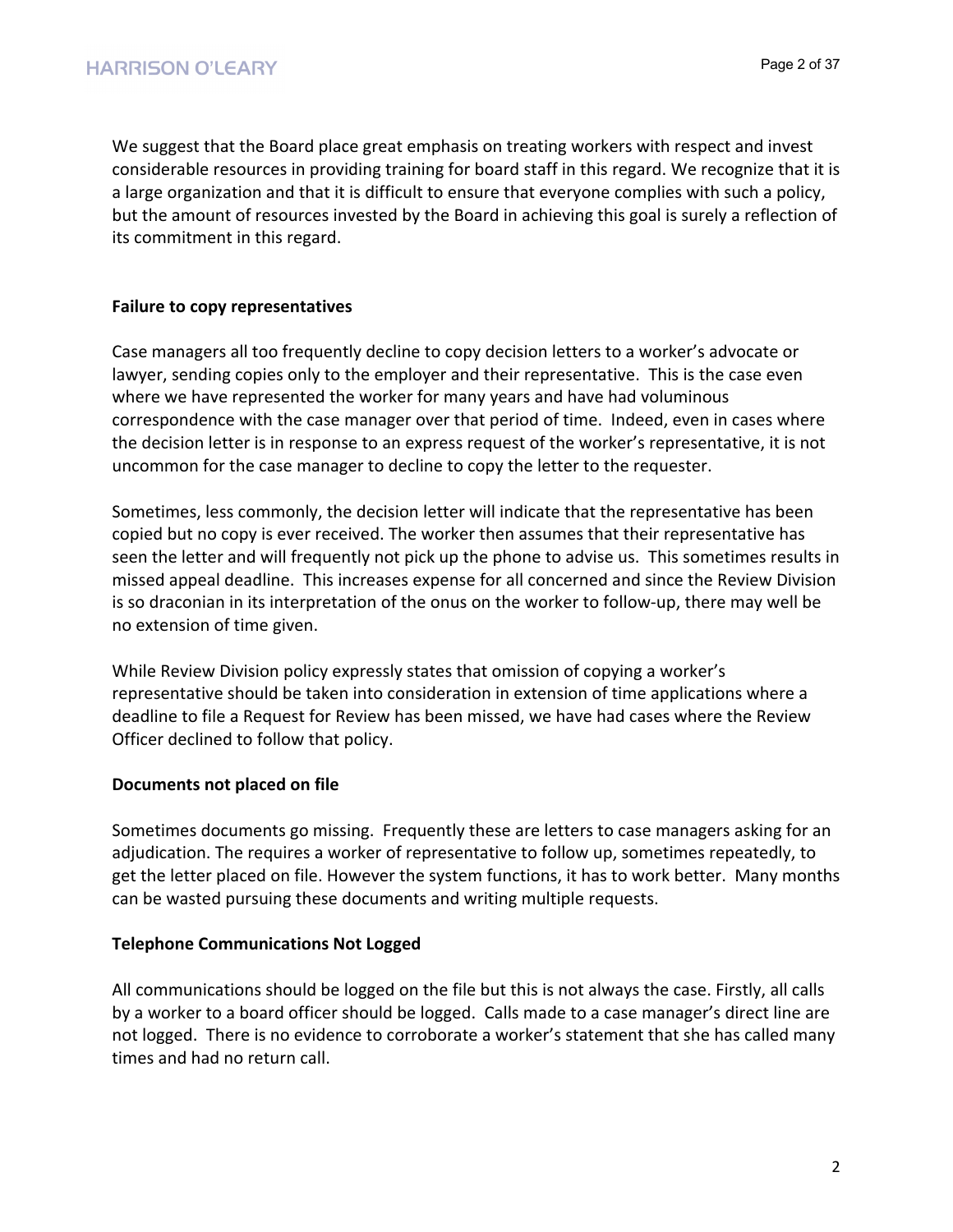Second, if a worker has a conversation with a board officer, there may be no record of it. This is particularly frustrating where problems on the file have necessitated calling a Client Service Manager. A CSM may speak to a worker or their representative and yet there is no record of the conversation at all. This makes handling a file and seeking resolution to problems more fraught than it need be. Client service managers should be required to place telephone memos on the file. Similarly, it is not uncommon for telephone communications to be logged in the "Communications" section of the online file but for there to be no memo to document it. Some case managers are more prone to do this than others. For these case managers, it happens regularly. All telephone conversations should be documented by a memo to file.

# **Plateau Declared Too Early1**

We have seen many cases of psychological disability in which the worker is declared plateaued much too early. While a worker is still struggling to recover from their injury and resultant condition, they don't need to have the added pressure and stress of a vocational rehabilitation consultant demanding that they embark on a return to work.

This has been the case in many firefighter claims where the worker continues to be acutely disabled, in some cases unable to even leave the house, and they are declared plateaued; then discussions start with the employer to have them returned to work, if not in suppression, then in alternate jobs.

A major problem we encounter again and again is that the worker does not understand the significance of the plateau decision. We have frequently had workers and their unions come to us well past the appeal date, because they are being pressured to return to work. They are asking for help, and not realizing that they should have appealed the decision to plateau.

A typical plateau decision letter states:

*Medical and other information indicates that your disability is no longer temporary. Your disability is considered permanent. As a result, your wage loss benefits will end on June 10, 2018.*

We submit that plateau decision letters should explain, in plain language, what the decision means to an injured worker; not just that the condition is no longer considered temporary but that the board will be moving on to returning him or her to work.

## **Maximum wage rate**

The board's maximum wage rate is much too low to accurately reflect what a broad spectrum of workers in BC earn. Anyone with a skilled profession is likely to earn significantly more.

 $<sup>1</sup>$  See also page 13.</sup>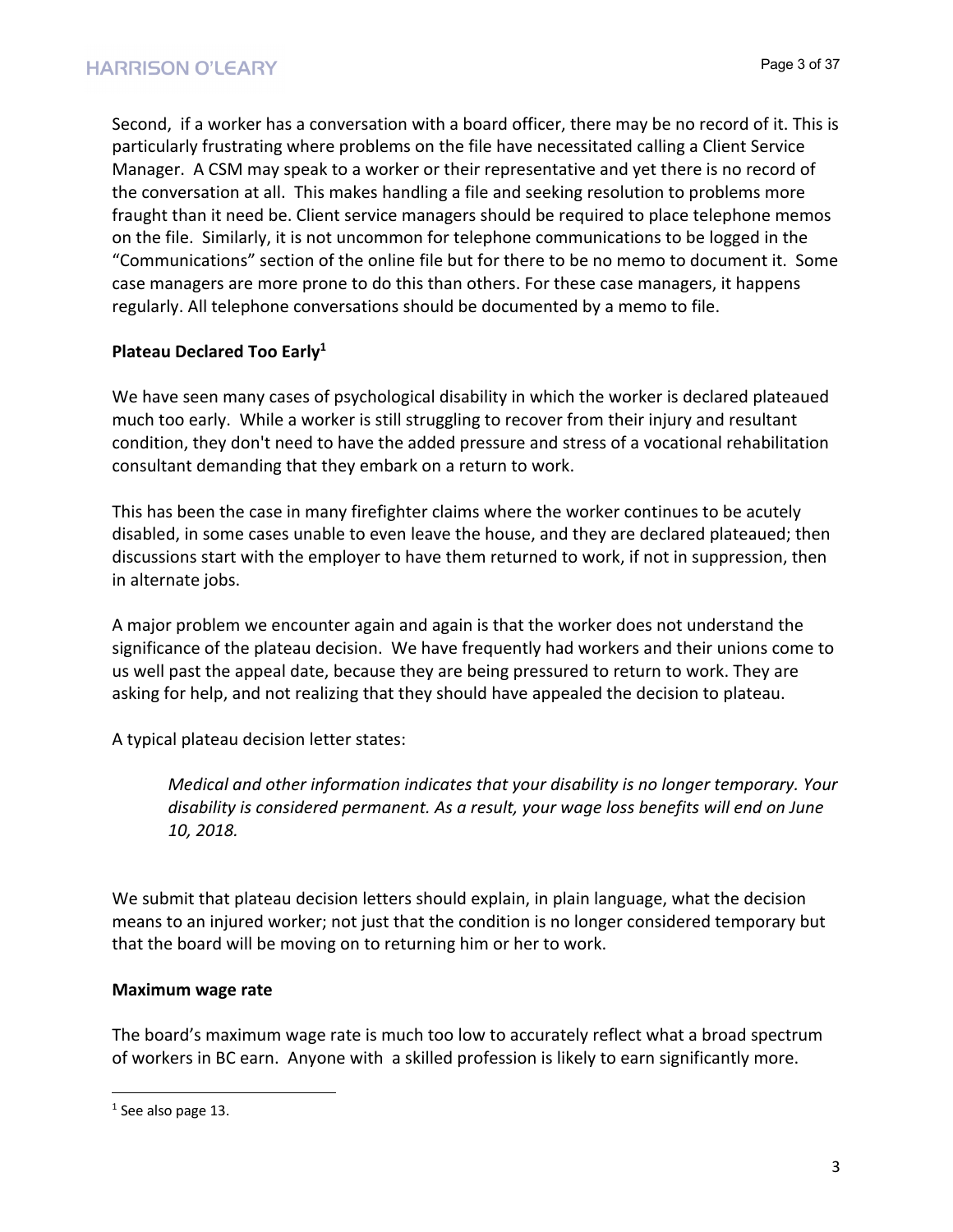Of note, right next door in Alberta there is no cap on earnings. Wage rate and pension are based on the *actual earnings* of the injured worker, a novel concept here in BC.

Before their act was recently amended, Alberta's maximum wage rate was \$97,800. What justification can there be for such a vast discrepancy?

## **Failure to Adjudicate Issues**

It is all too common to encounter files where the case manager should have adjudicated issues but did not, leaving the worker without decisions on matters of significance.

Most commonly, there will be a failure to adjudicate chronic pain. Thus, one might get a PFI decision in which the DAMA report expressly states that a significant symptom complained of by the worker is pain, and yet the pension award is based solely on other factors in the PDES.

In these cases a worker without a lawyer or advocate is extremely unlikely to know that this has been overlooked, and to ask the case manager to take care of it.

Of course, what needs to be done is to write the case manager and ask for an adjudication separate and apart from any appeal, since the appellate tribunals refuse to address this failure in a pension appeal. In our cases we've found that roughly 90% of cases where we make this request are granted a chronic pain award. Since it is so common to overlook this adjudication, one suspects that there must be many workers in the province who have been deprived of an award they are entitled to.

## **Mental Health Issues**

Sometimes very small actions can have huge consequences. This is particularly true of psychological injuries.

Sending out form letters to those who suffer from disabling psychological conditions can be damaging if they are not phrased with consideration of the worker's disability. For example, sending a form letter asking the worker to list all details of their traumatic experiences, places, dates, times etc., can re-traumatize the worker.

Similarly, sending a decision letter that recites the trauma suffered when it is absolutely unnecessary to the purpose of the correspondence reflects a lack of understanding of and sensitivity to the condition suffered by the worker. For example, we have seen letters like this:

*I have decided to accept your claim for PTSD suffered when you had to pull two young women out of a car and one of them died in your arms.*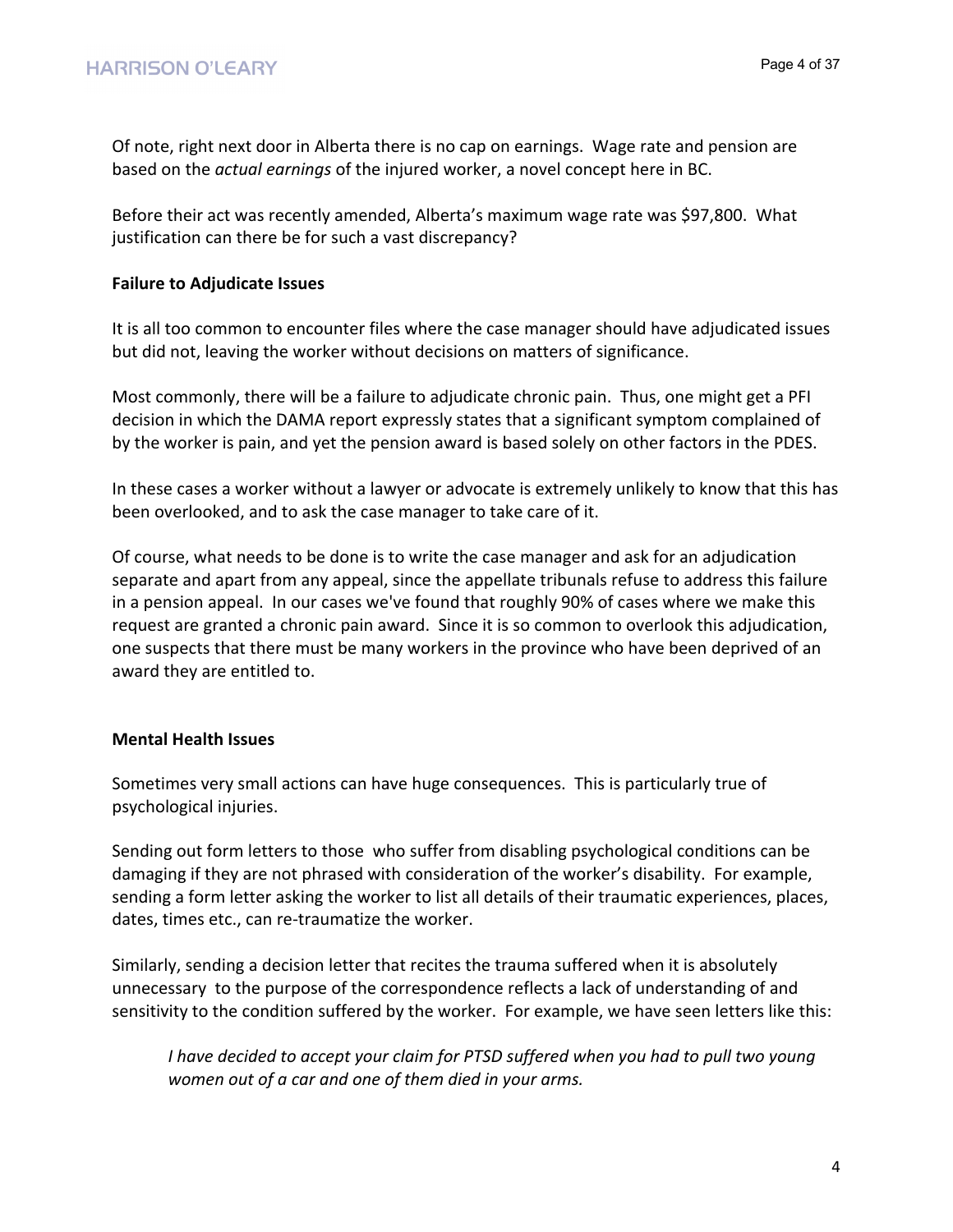This kind of letter should never be written.

## **Psychological Disability Awards Committee (PDAC)**

The PDAC fails to follow internationally recognized standards and resources for measuring disability. Rather, it creates its own definitions, lingo, and methodology for determining levels of psychological disability. These standards change from time to time and often are at odds with international standards and practice.

The language the PDAC uses to justify its awards which are often much too low, include so much jargon and circular reasoning as to be incomprehensible to the average person. We include some examples:

*Although Dr. K. provided an overview of his symptomatology, she has not specified the symptom severity level for each unique symptom. However, even had she done so, this would not be a good guide to impairment severity. Psychological symptoms are an internal event and it is usual that the level of impairment arising from those symptoms is only imperfectly correlated with the level of symptoms. It is quite possible for an individual to be moderately depressed yet be able to fulfil their basic home and work roles despite this level of depression. As a result, impairment level is generally not presumed from either the number of symptoms or the symptom severity level. Rather, since impairment level is based upon impairments not symptoms, it is generally deduced from the psychological restrictions and limitations accepted on the file, from the assessing psychologist or psychiatrist's description of overall psychological functioning on a range of domains, and from the description of functioning contained in various psychiatric, counselling and psychological treatment progress reports*.

The PDAC does not award any PFI for somatic symptom disorder. They state that the condition is not rated itself by PDAC, "because its effects are subsumed under a combination of physical, psychological, and pain awards, as appropriate." Thus, where somatic symptom disorder is the only condition accepted under the claim, no PFI is granted.

It is our submission that that this flies in the face of recognized psychiatric practice. Somatic symptom disorder is a mental condition listed in the DSM 5 and its disabling effects are set out in that document.

It is our view that the Psychological Disability Awards Committee should not be permitted to create its own arbitrary and idiosyncratic standards that conflict with the rest of the mental health world. They should be required to adhere to accepted standards of practice in the profession.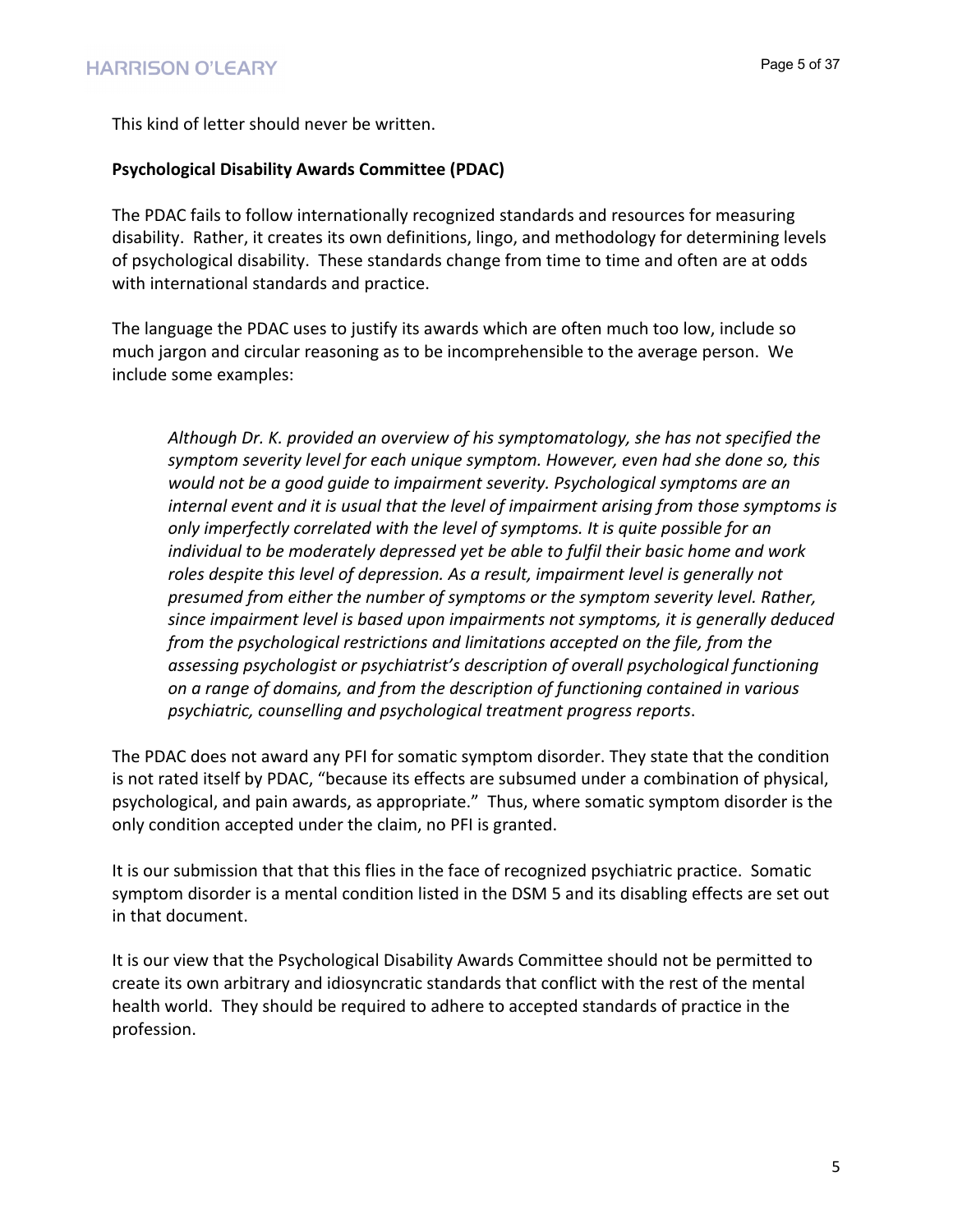# **Psychological Disability and "Non-Compensable Factors**"

All too often the consequences of injury, such as unemployment, financial distress, marital discord, are discounted as non-compensable. Here is an example:

*As noted above, Dr. Saper did not provide an opinion on causation. Dr. Feehan also noted that there were pre-injury references to anxiety. In his March 16, 2018 report, he said that the 2016 records attributed the worker's anxiety at that time to stress from non-compensable factors. With respect to these conditions, Dr. Feehan said that:*

*Indirectly, it is likely that his workplace injury has added to his anxiety, as it has compromised his work history and this appears to be a stressor for him. However, the vector between injury and anxiety passes through noncompensable issues such as employment and income. That is, that the injury led to employment and income issues and that the employment and income issues, rather than the injury itself, caused the anxiety*. 2

## **Psychological Disability and Temporary Wage Loss Benefits**

Almost universally, when a request is made for acceptance of a psychological condition on an existing claim for physical injury, the worker may be covered for counselling costs, and may ultimately get a pension, but rarely is temporary wage loss ever considered or granted. We suggest that in each instance where a psychological condition is accepted, policy should require the case manager to determine whether it is currently disabling.

## **Board Medical Advisors**

Board medical advisor opinions are given a disproportionate amount of deference even in areas where there may be an opposing specialist opinion, and in which the BMA is not qualified to offer an opinion.

Further, these opinions may be offered without having examined a worker, discussed the case with the worker's own physicians or even having spoken directly to the worker on the phone. Thus BMA opinions may be founded upon an incorrect understanding of the facts such as mechanism of injury of symptomatology. Again, these opinions are offered with impunity. We submit that there should be some means to calling board doctors to account when their opinions are ill-founded and at odds with accepted medical practice.

For example, in a recent case, the specialist, a physiatrist, treating a worker stated that severe right shoulder injury and resultant high dosages of opioids for pain, had prevented the worker

<sup>2</sup> WCAT A1802790 at paragraph 49. Of note, the Vice-chair discounted the view that the resulting anxiety was noncompensable.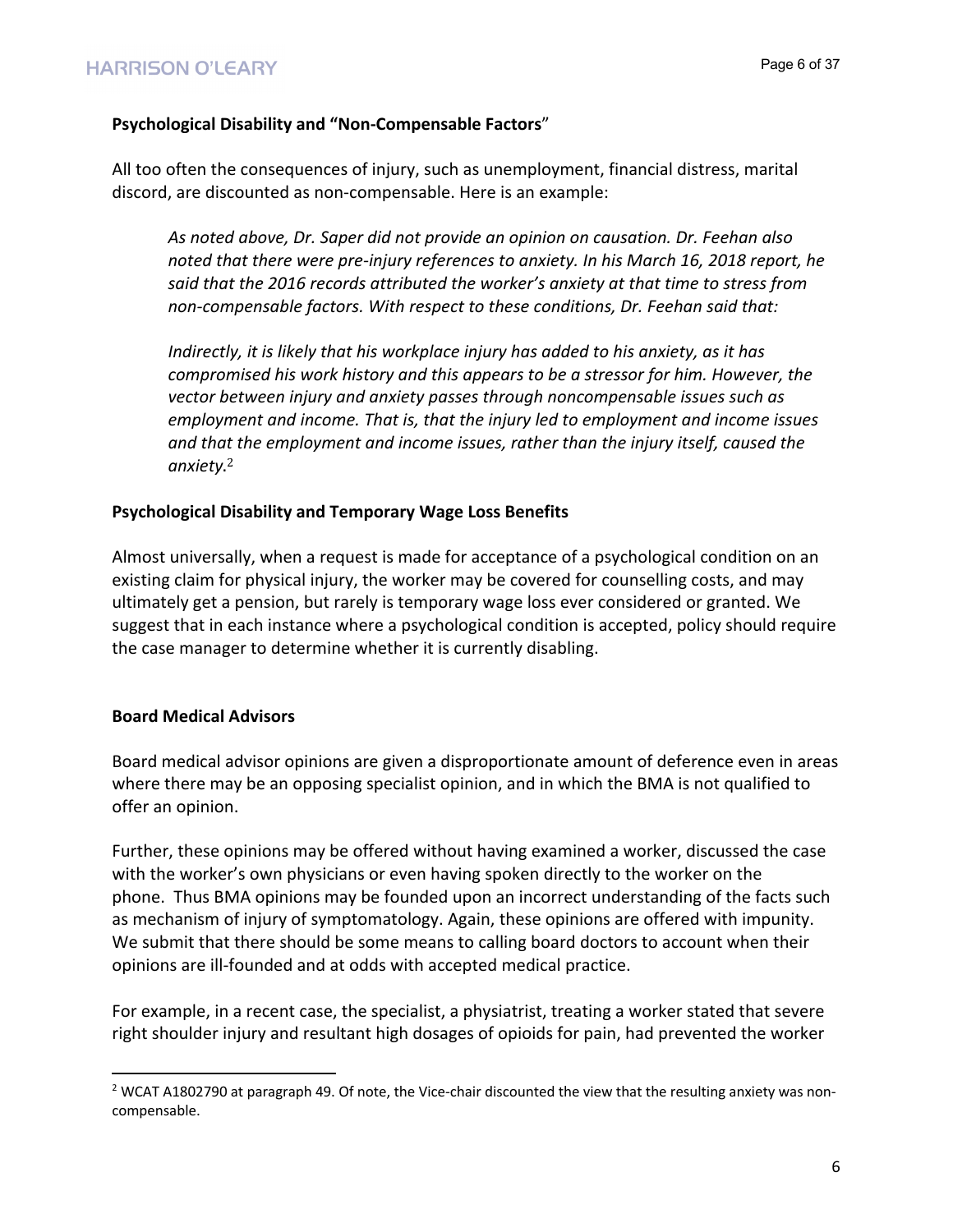from realizing that his left shoulder was also injured in his very serious accident. As the worker's drug dosages were reduced, he began to realize the degree of pain he suffered in his left shoulder.

The treating specialist is adamant that both shoulders sustained the same injury at the same time when a wall fell onto the worker from a burning building. The BMA, who is not a specialist, continues to state, categorically that:

- a) There's never delay of more than 72 hours for onset of any pain, and
- b) No drugs are strong enough to mask pain from an injury.

As a result, the worker's left shoulder has not been accepted. This is a perfect example of the inordinate amount of deference given to BMA opinions, to the great detriment of injured workers.

# **Failure to Investigate**

Particularly infuriating and counter-intuitive is the refusal of BMAs to approve imaging or other tests that might establish either causation or the exact nature of an injury.

For example, a worker has multiple injuries from a fall at work. He is accepted for a knee and shoulder injury but not for low back symptomatology. The family physician requests approval for an MRI to determine what exactly is wrong with the back. A BMA opines that the back is not related and therefore she will not approve any imaging to explore it.

Alternatively, an injury may be accepted, for example, for low back strain, but it does not respond to treatment and the worker does not recover within the timeframe expected. The family physician may want to get some imaging done to determine whether there is something else going on besides a strain. Again, the BMAs often refuse imaging on the basis that "it's just a strain" and does not merit an MRI.

The practical impact this has on workers, of course, is that they may have to wait many months for imaging if it is not done under the expedited process available to the WCB.

This just does not make any sense at all. These cases may end up in years of appeals because the proper diagnosis was not in a timely way, to say nothing about the impact on the worker of delay in diagnosis. We submit that the Board should always facilitate imaging and testing where it may resolve an outstanding issue in diagnosis and treatment of a worker.

# **Chronic Pain Taken to a Ridiculous Extreme**

Sometimes in cases where a worker is in receipt of a permanent functional impairment award for chronic pain, board medical advisors take the position that no matter how bad their pain is,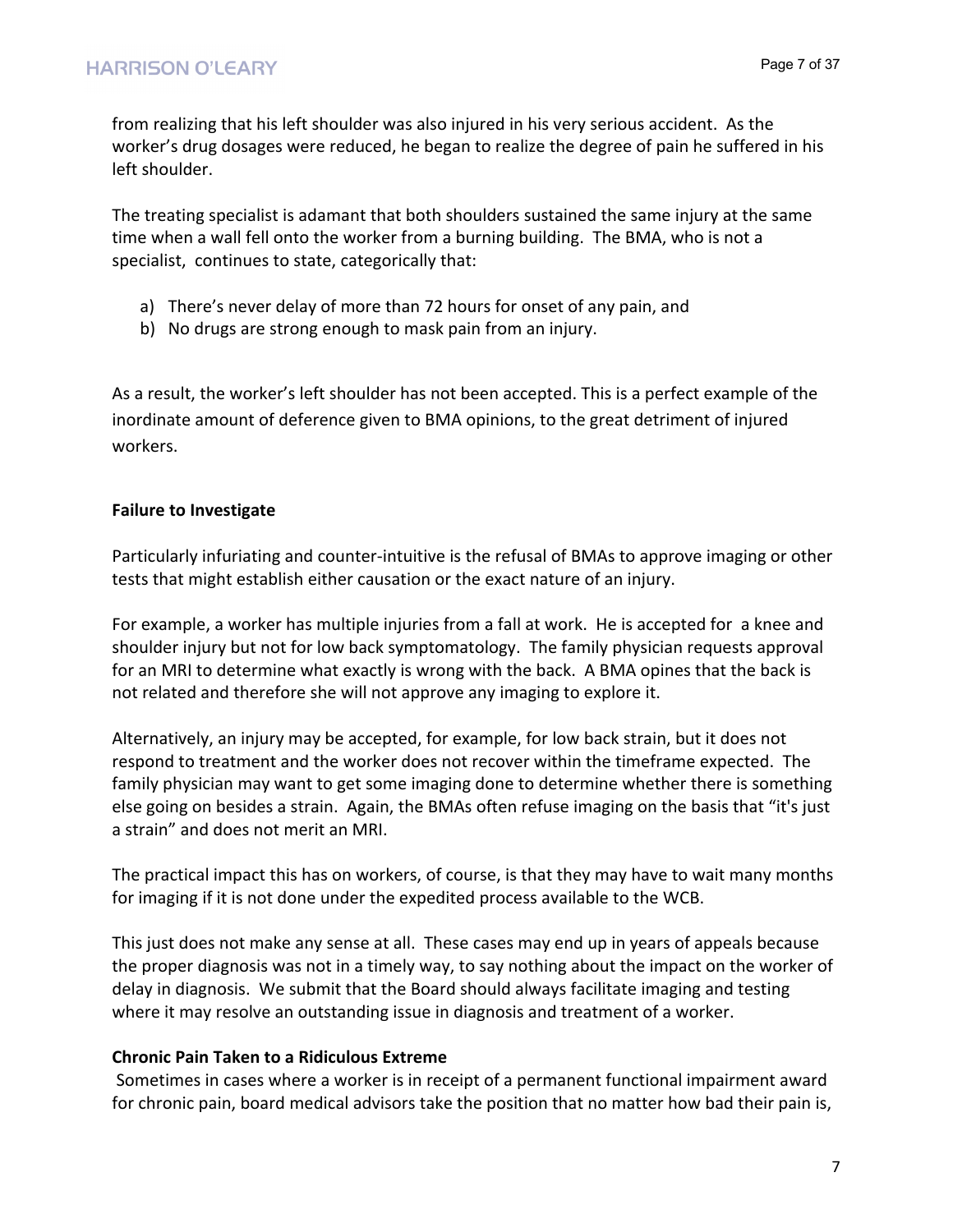they are not entitled to a reopening because pain is pain and it's already been recognized with the pension.

Often a BMA will state that there is no "objective pathology" of a worsening, when, in fact, there never has been pathological evidence. Thus they are imposing an impossible test.

# **Practice Directive #C14-C3(c)** states:

*Although evidence of such a change would be ideal, the reopening criteria do not require a measurable variation in the essential nature or characteristics of the worker's compensable condition (i.e., a demonstrable change in pathology).*

While board policy also states that a worker's evidence should not be assumed to be biased (**RSCM #97.32**)

# **Physiotherapy**

When the previous government changed the Workers' Compensation Act and system, they abruptly reduced basic physiotherapy coverage from 16 weeks to 8 weeks. They cut the provision of this service in half for purely budgetary reasons and without any consultation whatsoever with the College of Physiotherapists. It is our submission that a thorough investigation should be undertaken in order to determine whether 8 weeks is sufficient or whether the original 16 weeks of coverage should be restored.

# **Selective / light employment**

We often encounter workers who have been found to have unreasonably refused offers of selective/light employment where they are simply following their doctor's advice or encountering problems getting that advice. Here are some of the problems we see:

- the worker's physician doesn't write in their initial reports to the WCB that they've advised a worker not to do light duties even though they have verbally advised the worker as such
- The Board presumes that the doctor didn't advise the worker not to participate if that isn't stated in the doctor's report to the Board, and cuts the worker off
- The Board presumes a worker's refusal to participate was unreasonable because the doctor's advice isn't written out in the report. That worker's statements are disregarded.
- The process puts up various barriers to getting the worker's physician's response regarding the offer:
	- o the Board's report forms (F8 and F11) don't ask the physicians whether they've reviewed an offer or whether they think it's suitable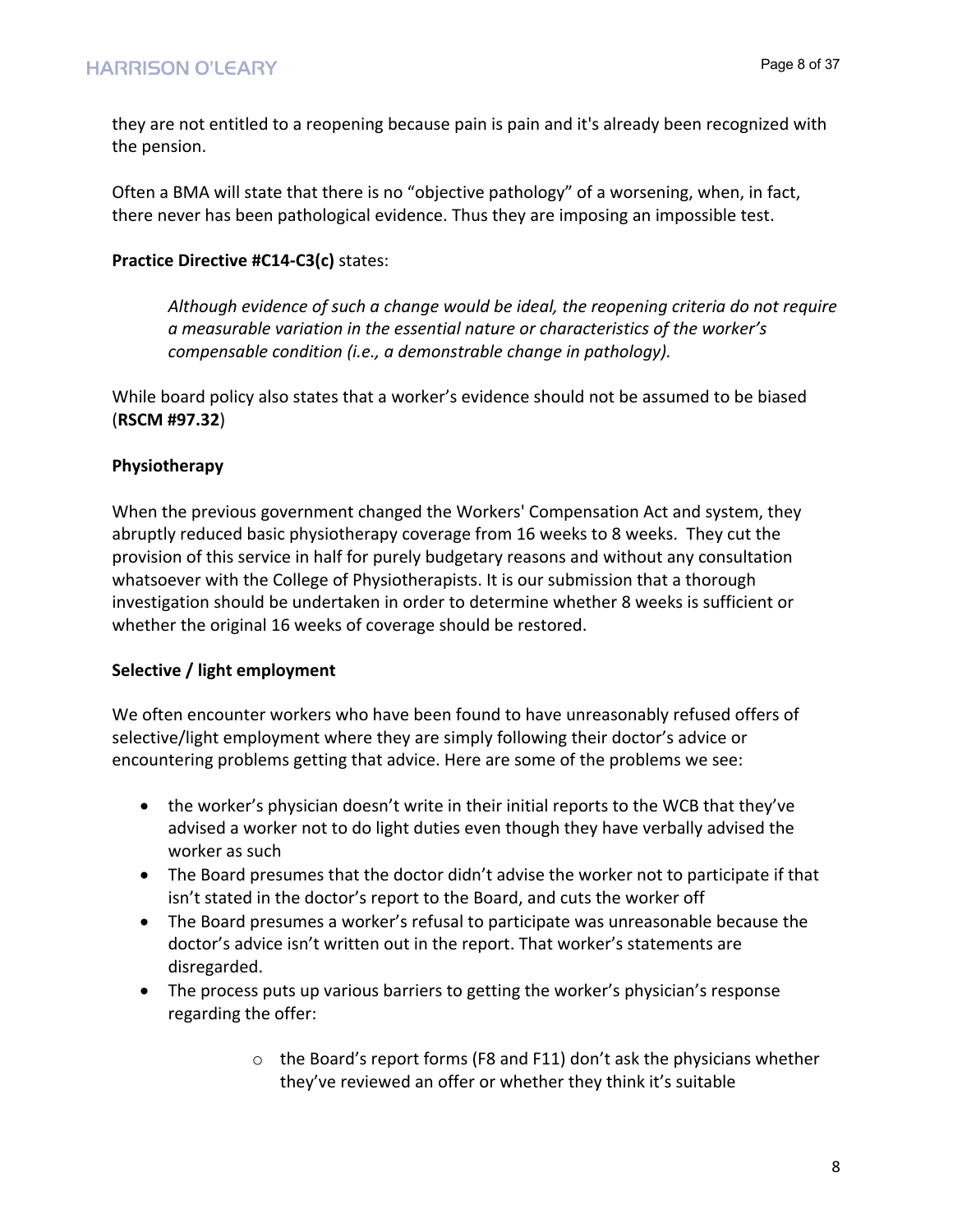- o The offer from the employer doesn't contain a form for the worker's doctor to fill out in response
- o The jobs are vaguely described, contain a broad range of physical and cognitive demands and/or includes work that the worker knows the employer doesn't have available, complicating a response
- o The employer doesn't offer to pay for the doctor's time in responding to the offer or filling out a form
- o The Board doesn't reimburse doctors for responding to the employer
- o The Board doesn't call the worker's physician to clarify their opinion before cutting the worker off benefits
- o attending physicians are obligated to treat the worker, complete a F8 or F11 report to the WCB and don't have time for supplementary work such as responding to selective/light employment offers
- The Board is not providing workers with alternate medical advice so that the worker can make an informed choice whether to follow the advice of his or her own doctor or a medical advisor, as Board policy and practice directive suggests the Board should.
- The Board is not intervening in real time when a worker and/or their physician disagrees with the suitability of an offer but is responding weeks later and backdating the termination of benefits.
- The Board cuts workers off for months and months of wage loss benefits even though the employer only had a few weeks of selective / light employment

We often hear from injured workers who are participating in selective/light employment that is either unsuitable or having negative impacts on their recovery, for example:

- Workers are stuck in unproductive selective/light employment such as a worker sitting in the lunchroom watching movies for month after month, and the Board declines to intervene
- Selective / light employment is being used by employers for extended durations, for example for over a year
- Harassment of workers on selective /light employment is not being investigated by the Board
- Selective / light employment is interfering with workers' access to health care treatment for their injuries
- Employers increase the worker's job demands without allowing the worker an opportunity to consult his or her physician and without reporting the increased demands to the WCB
- Employers are reporting to the WCB that the selective/light employment is lighter than the work actually available to the worker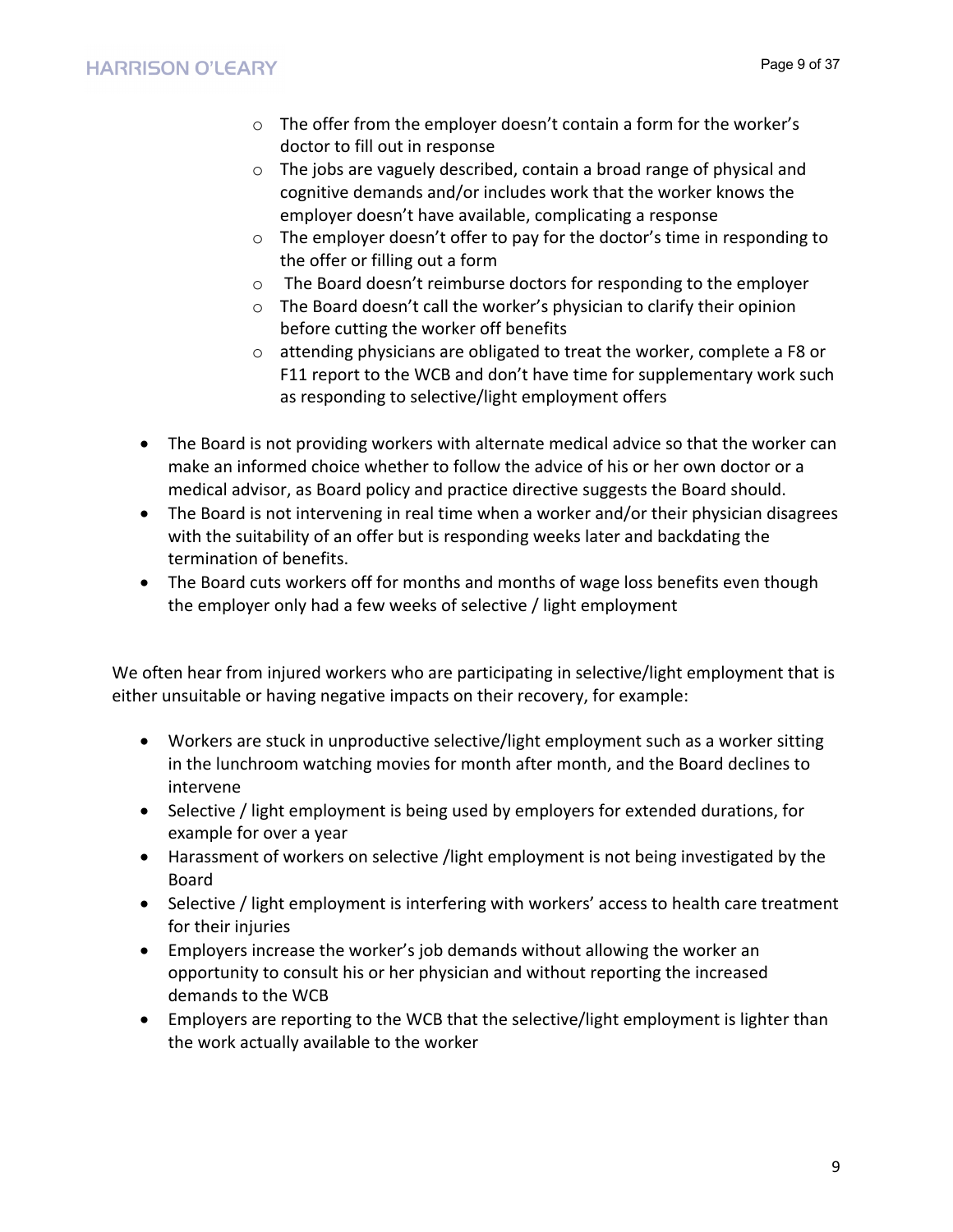• Employers are using selective / light employment only for WCB claims and not for other disability benefits such as short-term or long-term disability, meaning that injured workers get publicly identified as such.

## **Gaps in compensation**

There are often long uncompensated gaps between the start of the worker's compensable disability and the start date of wage loss or a permanent partial disability, for example periods when the worker is working full hours but the compensable condition has yet to resolve or reach maximum medical recovery. This can be months or years. This delay in benefits is one reason that selective / light employment saves money for employers. Workers find this humiliating because these are periods of time when they have struggled, often the worst period of their disability.

One remedy would be to compensate all gap periods for example by payment of benefits for *temporary* functional impairment where a worker's condition is temporary but the worker is working full hours and thus not eligible for payment under section 29 or 30. This would include periods of selective/light employment.

## **Return to work**

Here are some of the recurring problems we see injured workers encounter when returning to work:

- Deeming. When workers fail to progress through rehabilitation or return to work as expected they are cut off benefits on the basis they *should* have recovered, often in spite of the fact that they remain disabled.
- Job demands. The Board or its providers fail to get an accurate account of job demands and inappropriately deem the worker as fit to return to work. For example, the Board sees that a scaffolder can do 10 reps of lifting 50 lbs. in an OR program and deems him fit to return to work. The scaffolder's job requires repetitive heavy lifting all day. The scaffolder is unable to tolerate the work, yet the Board deems him fit because on the inaccurate job demands.
- Intransigence. Case managers and medical advisors are unwilling to change their position, for example that a worker is fit to return to work, after a worker tries and fails to tolerate the return to work.
- Discharge status. OR and RTWSS programs discharge workers as fit to RTW without limitations even though the substance of the discharge reports describes ongoing limitations that impact productivity
- Worker evidence: The Board does not accept worker's statements about their disability as evidence, even where the worker's evidence is uncontradicted. Case managers and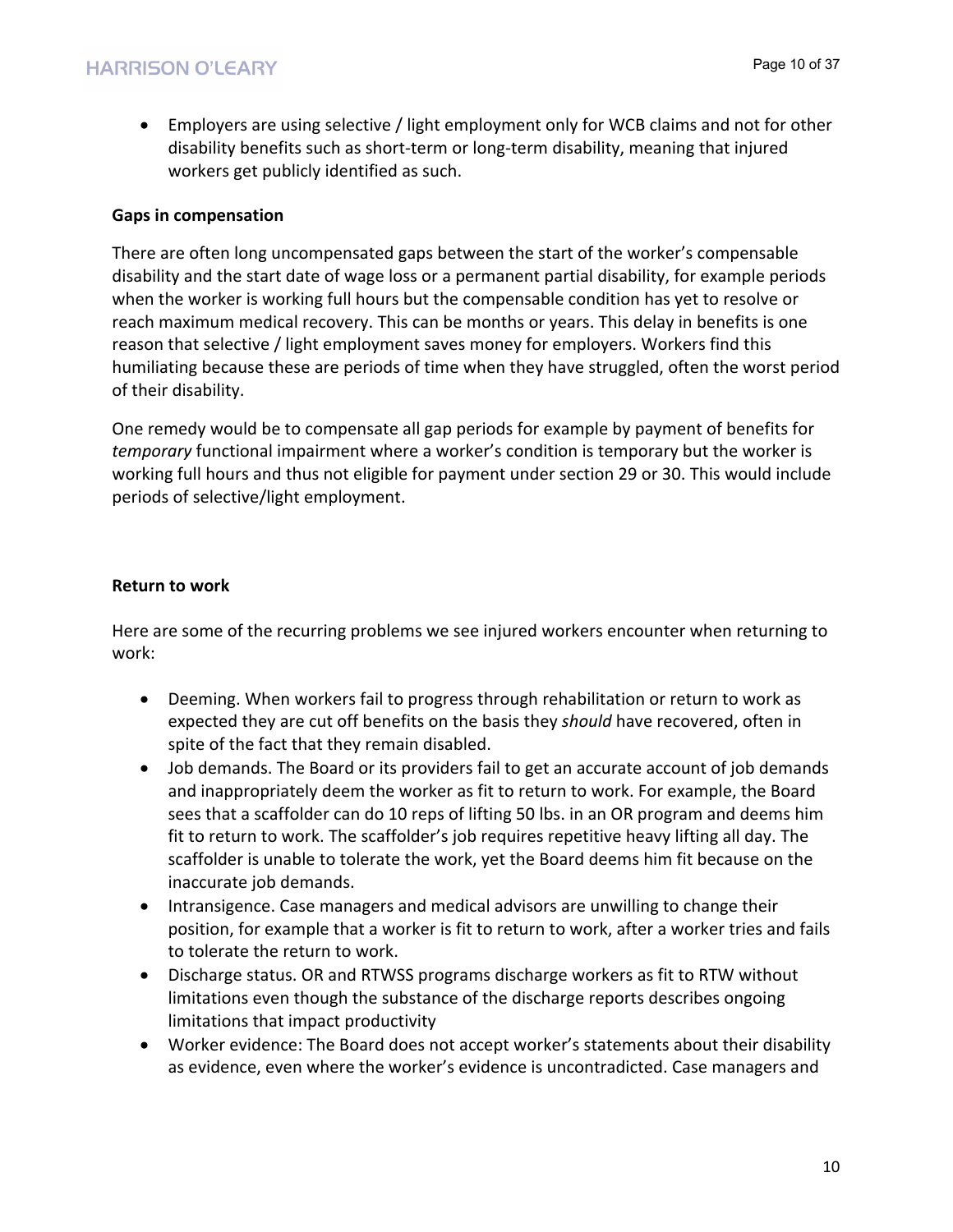medical advisors are unduly suspicious about worker evidence that is supportive of their claim. This is not an evidence-based approach.

- Medical advisors. Medical advisors rarely speak with workers and presume or infer incorrect facts based on incomplete or incorrect information. They rely on paper reviews and incomplete information in team meetings.
- Subjective disabilities. The Board minimizes subjective disabilities such as pain-related limitations, as compared to objective disabilities.
- Limitations and restrictions. The Board's permanent limitations and restrictions are incomplete or inaccurate yet the vocational rehabilitation consultant has no discretion to consider the worker's additional limitations and restrictions, and must proceed to facilitate accommodation or prepare a vocational rehab plan even if the limitations and restrictions are plainly incomplete or lacking.
- Duty to Accommodate.
	- $\circ$  Vocational rehabilitation consultants have no power to enforce the duty to accommodate and fail to push employers in this regard even where they are clearly failing to fulfill their duty. Where the accident employer says they don't have an accommodation, the vocational rehabilitation consultant quickly starts looking at other workplaces.
	- $\circ$  Employers wrongly assume they only have to accommodate the disability that the WCB has accepted in its decisions and therein ignore evidence of additional disability. They do not understand—and the Board is not educating them—that they are obligated to do their own investigation and cannot rely on what the WCB says the disability is
	- $\circ$  Employers wrongly assume that the WCB's retraining of a worker that it says it can't accommodate constitutes (somehow) fulfillment of their human rights obligations which it does not
- Retraining. Vocational rehabilitation consultants provide retraining or job search benefits to workers on the basis that they can deem a worker of high earnings based on wage rate data and labour market information in that occupational category (and therein deny or minimize s. 23(3) compensation) not on the basis that the worker will actually get a job or earn the deemed amount over the long term. The deemed earnings can be inflated. The schools can be of poor quality, especially in relation to the deemed earnings, for example with deemed CSOs, parts person or auto service advisors. Workers often get humiliated by poor quality VR to the point that it precipitates or worsens a DSM-5 disorder.
- Competitive employability. Vocational rehabilitation consultants are deeming workers of high levels of earnings in new occupations before workers have successfully worked in that field and without actually contacting prospective employers to see if employers would accommodate someone with the worker's particular disability. Voc rehab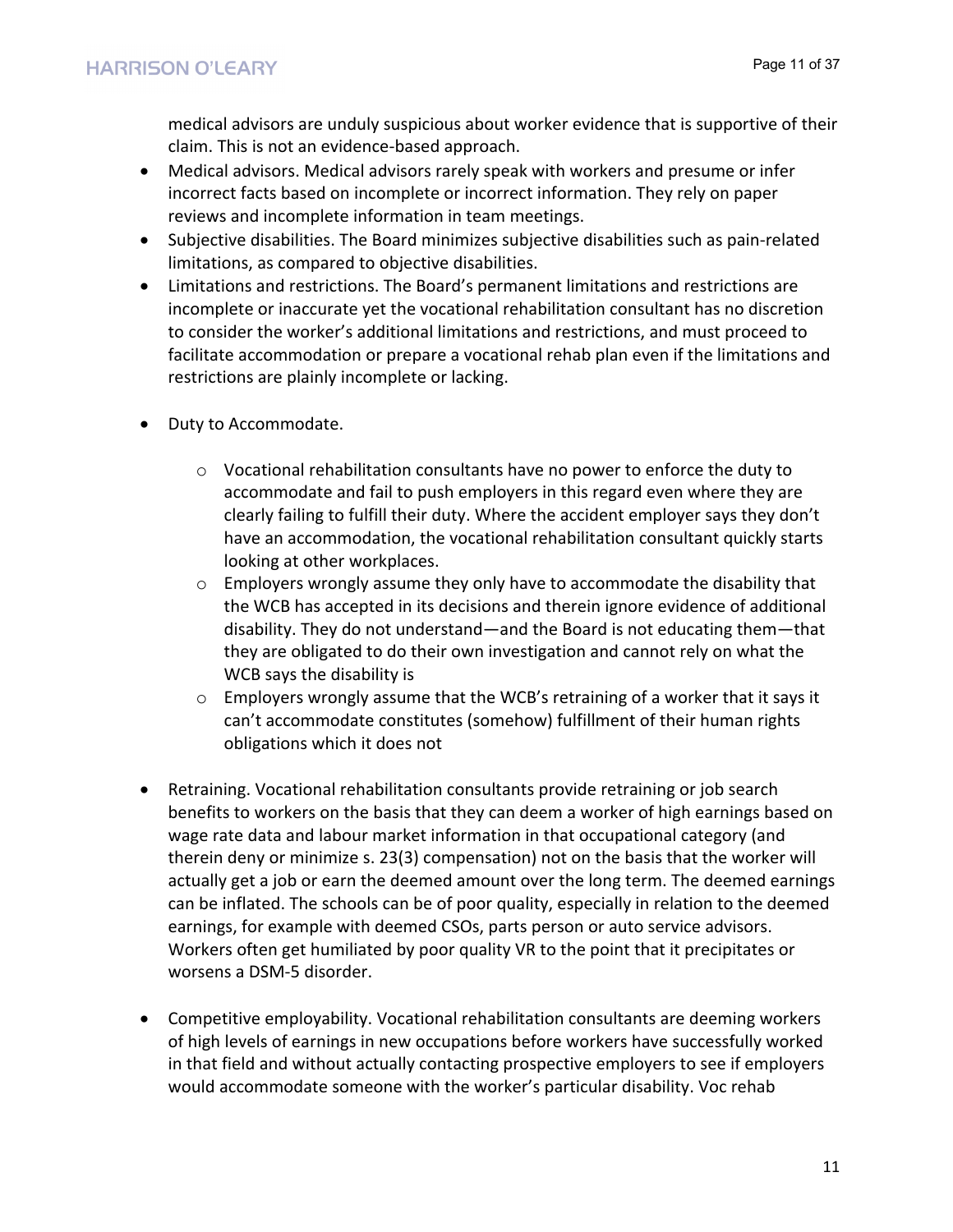consultants are working backwards from the point of being able to deem the worker of a particular rate of earnings but without having first made those critical inquiries about whether the worker would be *competitively* employable in that area.

# **Unobtainability**

For many of the most severely disabled workers, adequate benefits such as loss of earnings pensions are effectively unobtainable in the current WCB system.

Here's an example of a former client, a mill worker. In 2006 he became unable to work due to intolerable neck pain and depression from a prior work injury that had been accepted by the WCB<sup>3</sup>. His employer could not accommodate him any further and he became unemployable. He asked the WCB for benefits and here's what the WCB said (with the appeal results in parentheses):

- 1. Your neck condition is non-compensable (varied in WCAT-2011-02338).
- 2. Your neck condition stabilized in 2005 when you were still working and we won't look at the loss of earnings you began suffering in 2006 (referred back to the Board in R0141659 – August 9, 2012, confirmed in R0159449 – August 15, 2014)
- 3. We won't reopen your claim for further benefits in 2006 because your neck didn't worsen (confirmed in R0155785 – June 13, 2013, and varied in WCAT-2014-01990).
- 4. Your depression wasn't caused by your work injury (varied in R0155785 June 13, 2013).
- 5. Your depression never disabled you and we're not paying you benefits for it (R0159449 – August 15, 2014)
- 6. Once again with feeling, your depression never disabled you and we're not paying you benefits for it (varied in R0192345 – September 21, 2015).
- 7. We're not paying you a loss of earnings pension for your compensable neck disability and depression because we think there are jobs at your mill that you could have done all along (referred back to the Board for further investigation in R0210749 – December 28, 2016.)

In the above case, it took the worker eight years and all those appeals until the WCB finally recognized, in April 2017, that he was competitively unemployable and entitled to a 100% loss of earnings pension. None of that would have come close to happening without tremendous

<sup>&</sup>lt;sup>3</sup> The work injury occurred in 1994. He fell 30+ feet at work breaking his neck, eventually returned to work with the support of the WCB.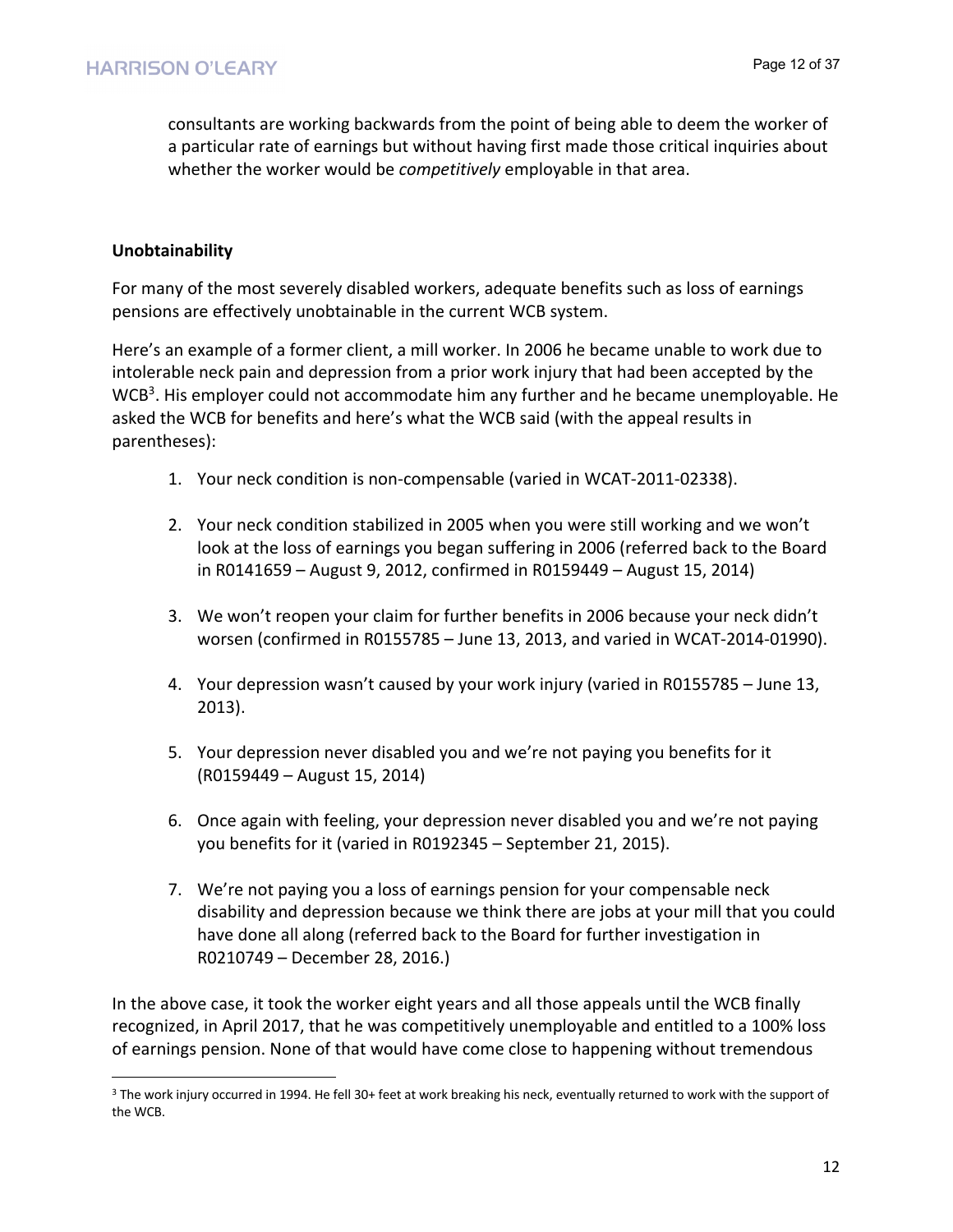support from his union and his family. Unfortunately, it's not uncommon for the most disabled injured workers to face such an endless (and humiliating) string of adverse decisions and appeals. It's simply unobtainable for many.

It is common to see workers being found unemployable because of their work injuries by other agencies, for example by private insurance companies for LTD and the federal government for CPP Disability benefits, but the WCB will only accept unemployability after years of appeals, if ever and usually multiple failed VR plans.

# **Representation**

In order to navigate such a system, injured workers with reduced long-term employability often need a representative who can provide full representation including assessing what decisions are important and what aren't, correspond with the Board and seek new adjudication, suspend appeals, pursue multiple appeals at the same time, and be able to fund expert opinions, often expensive opinions. A model that won't work effectively in this situation is the workers' advisers office model where the representative is closing files after each review and appeal, requiring the worker to come back for each new review or appeal, potentially with a new adviser, putting the onus on the worker to seek new adjudications, address delays, and seek new medical reports, and having an inadequate budget to fund opinions from specialists/experts.

# **Head injuries**

Workers with head injuries including post-concussion syndrome need to be provided with additional support to navigate the WCB system including making sure they are attending health care appointments, navigating review and appeals process and following until they recover. A lot of these workers aren't able to navigate the system due to their injury, and many don't realize the extent of their injuries and aren't adequately assessed. The long-term effects of their injuries aren't getting accepted because they don't have anyone reconnecting them with the WCB and the WCB isn't taking the initiative to follow up.

## **Plateau decision letters**

These can have a significant effect on the amount of a worker's permanent partial disability award, but the decision letters contain no warning in that respect. For example, a plateau decision letter might say we find your compensable tendinopathy is not permanent and we are accepting chronic pain, and referring chronic pain to Disability Awards. That is in effect a denial of range of motion PFI award, but the worker reading that would never know, and it's common that the worker receiving that won't seek advice until after 90 days have elapsed when they receive their 2.5% disability award. In fairness to the worker there needs to be a big warning stamped on that decision letter.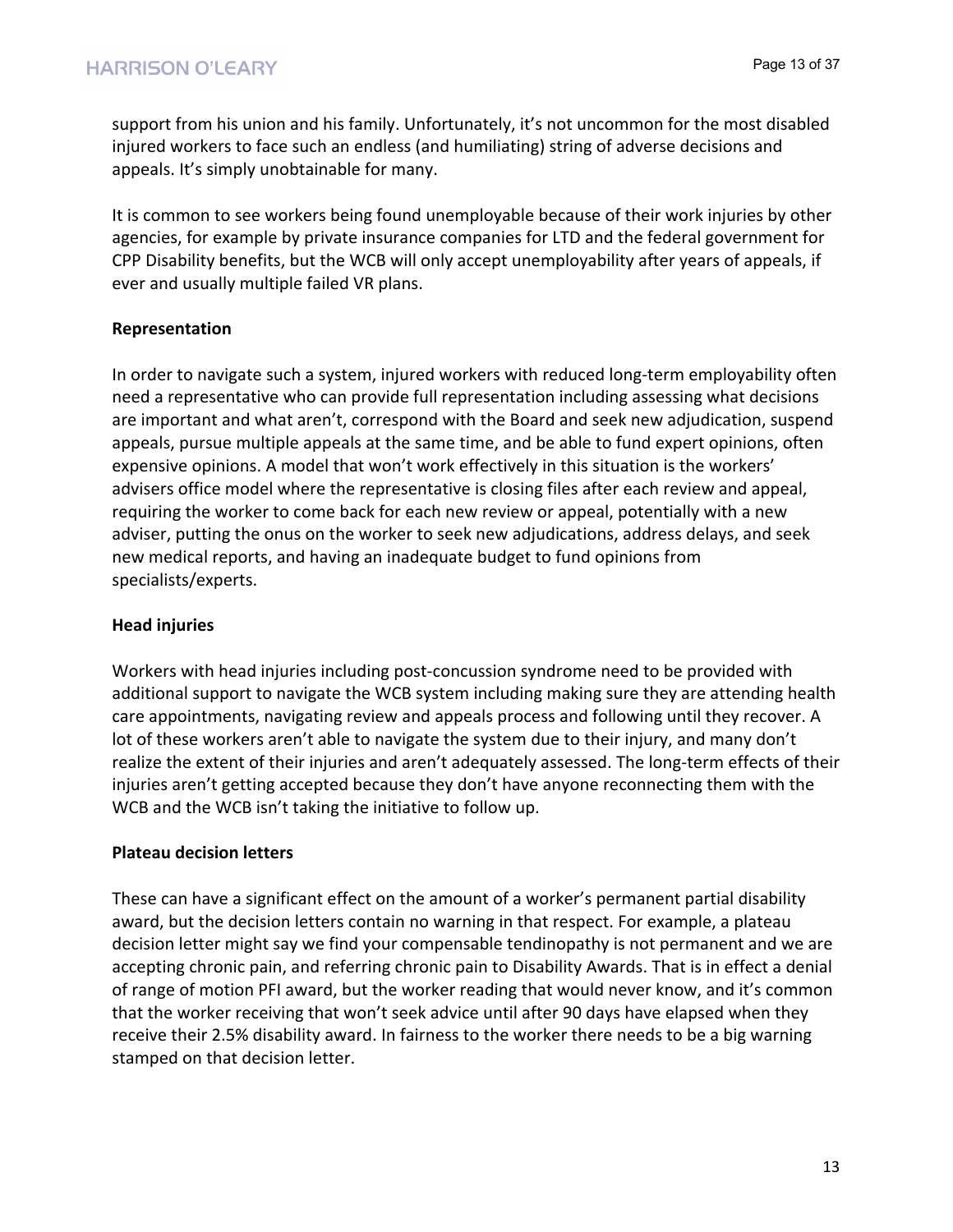# **Appeal expenses**

Appeal representatives are getting highly inadequate reimbursement of expert reports. There's a fee code for medical legal reports and opinions with the Doctors of BC. The Board itself rarely uses it in practice. It's not a reflection of a market rate. It is primarily used by worker representatives and functions, based on the Board's and WCAT's policies, as a means to shift the costs onto workers. We ask experts to stick to the schedule rate and they don't because we're not the WCB or WCAT and it's not a market rate.

## **Discrimination**

One of the ways in which the WCB discriminates against certain types of disabilities is diagnosis, in particular pain conditions. A worker with a diagnosis of mechanical low back pain will typically receive significantly less PFI as a worker with another back diagnosis such as DDD even though they have the same level of disability and permanent functional impairment.

Another example of discrimination is certain kinds of psychological injuries, for example the predominant cause threshold for mental disorders related to significant stressors under s. 5.1 of the Act.

# **Clinical records**

The Board treats contemporaneous health care records as complete accounts of a worker's history when they aren't, and disregards worker's statements that address gaps or errors in those records. This is not an evidence-based approach.

# **Section 5 and 6**

A lot of compensable occupational diseases are first getting adjudicated and denied as a personal injury and aren't getting adjudicated under section 6 until months or years later when the Board is pushed to make that adjudication. Workers without advocates don't know to make this request. Policy should require that adjudications be made under both ss. 5 & 6 where there is any possible overlap.

## **New Injury vs. Reopening**

Similarly, board policy used to require that an adjudication be provided for both a new injury and a worsening or recurrence of an old injury where the injury was in a part of the body, or was a condition, that had been accepted before. This was removed from policy in the early 200s and should be replaced.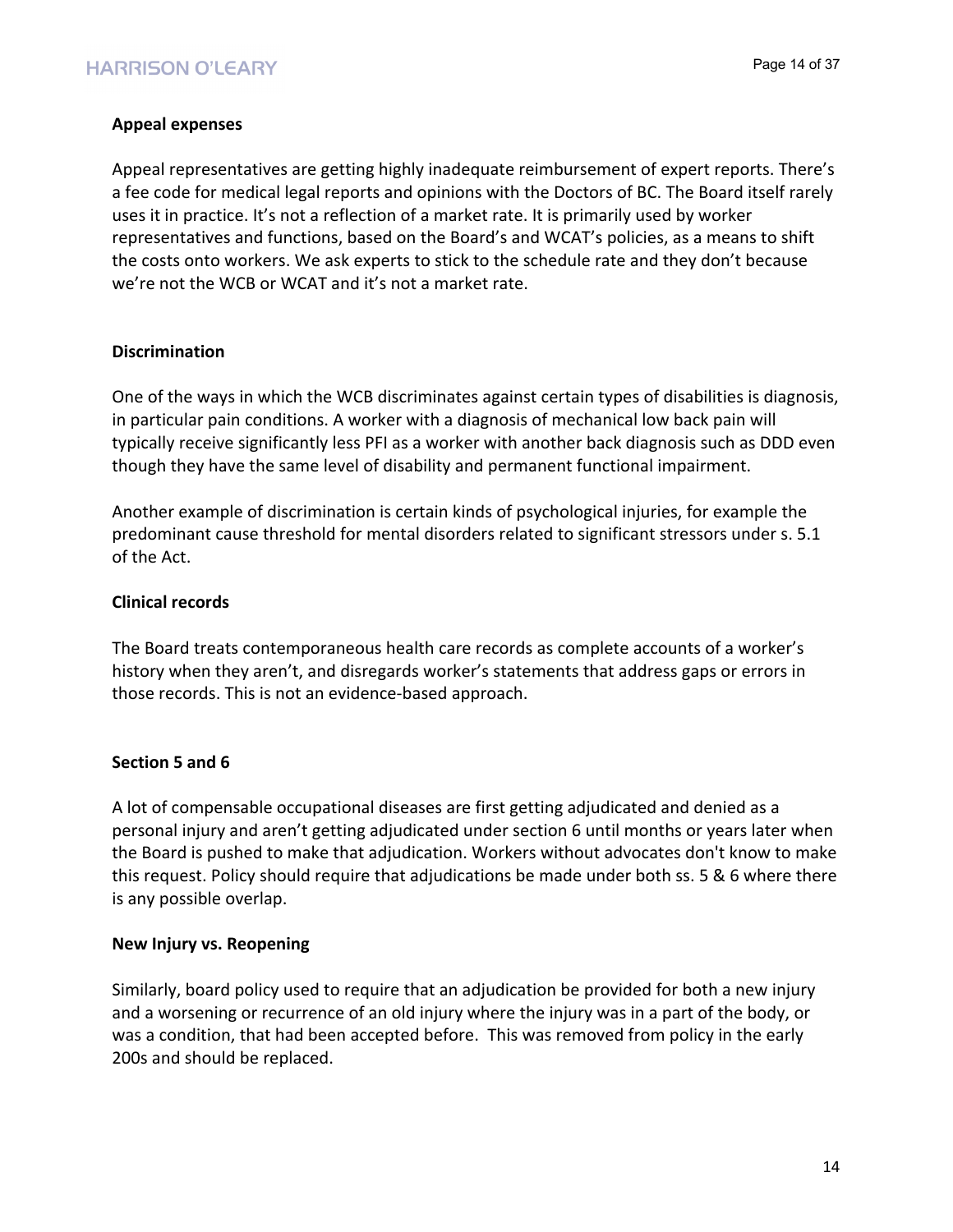# **Retaliation**

Workers in construction trades and other sectors that work temporary jobs are often terminated after they return to work in retaliation for filing wage loss claims. Work is still available, but the injured workers are singled out for lay-off. A lot of construction tradespeople aren't filing claims for fear of losing their job or risking future employment with that company or other contractors. A common question we get from construction trades that work temporary jobs is how they might delay filing a claim until the point that they know whether it's a serious or permanently disabling injury.

## **Hard work**

You want a compensation system that doesn't interfere with people working hard. One of the comments we hear repeatedly from injured workers is this: 'If I had known I was going to be treated like garbage, I never would have gone out of my way for my employer in the first place.'

## **Sufficient evidence**

The Board has a duty to investigate claims but so often the Board simply denies based on "insufficient" evidence or inadequate investigation, putting the onus and cost on the worker via the appeal system. This seems to a greater problem in claims that are the most work for adjudicators such as bullying and harassment claims, repetitive strain and occupational exposure claims, and other claims with complex mechanisms of injury.

# **Reopening**

The Board should compensate significant changes in the status of a worker's disability not significant changes in the status of a worker's "condition" as worded in section 96(2). Significant changes in a worker's disability are most often unaccompanied by significant changes in the worker's "condition". The changes that occur with the most frequently disabling symptom—pain—often don't match up with changes in the underlying condition itself. Pain conditions and other subjective conditions should not be treated as any less real and disabling than other conditions and the criteria for reopening of such conditions should be no higher than other conditions.

Similarly, workers may experience changes in their careers or working conditions that should make them eligible for reopening. For example, a worker had returned to work with a permanent disability. He managed to return to his pre-injury job and had been doing it for several years when the employer advised him that they no longer felt he was safe, and they moved him to another area of the workplace where they felt he was safer but which paid \$5.00 an hour less. The employer provided him with a letter explaining that this was the case and that it was purely due to his compensable injury. Yet, the worker was unable to seek a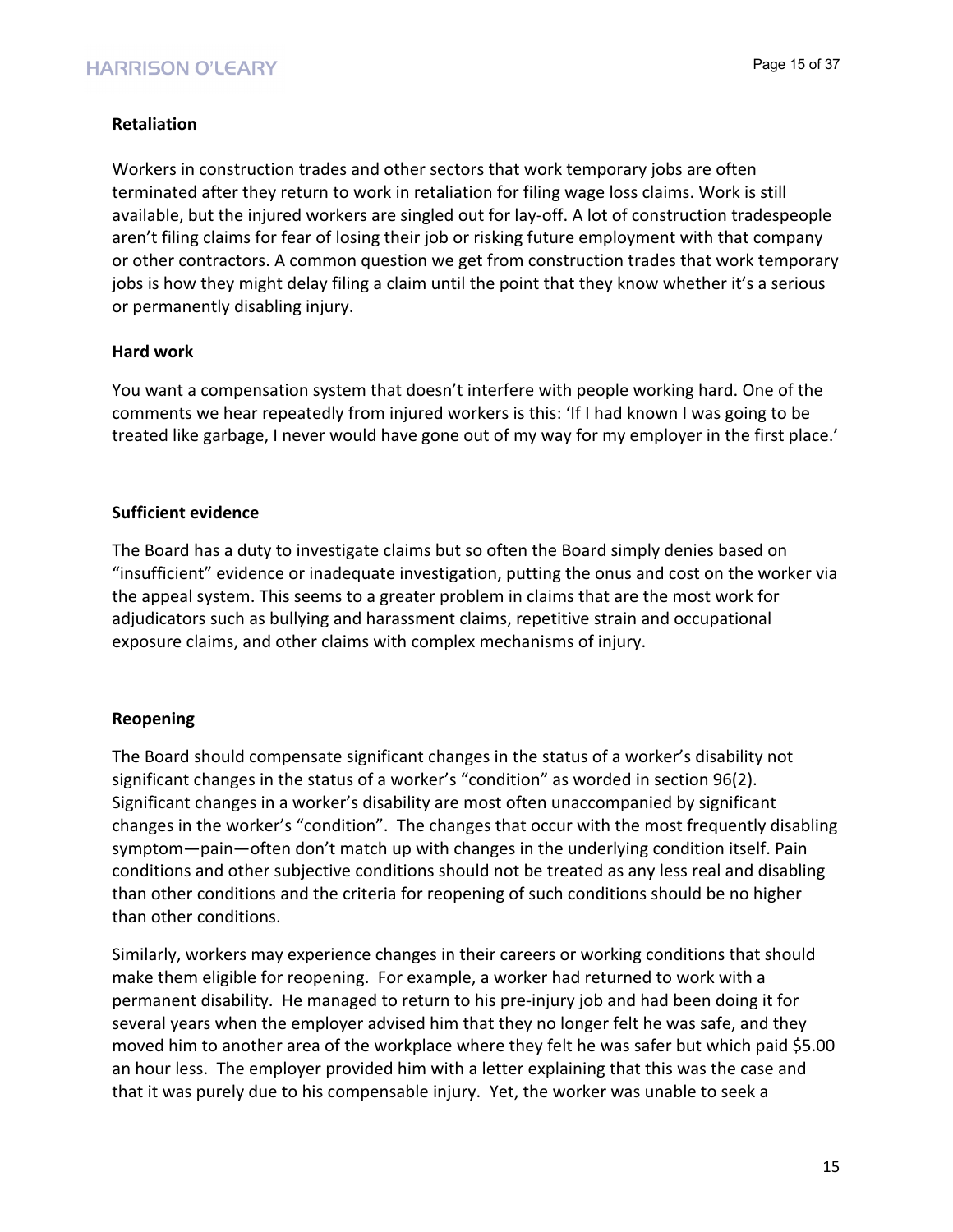reopening as there had been no change in his condition. If a permanent disability resulting from a compensable injury causes a worker to lose income, he should be compensated.

## **Jurisdiction**

There is a lot disagreement between and amongst adjudicators at different levels of the appeal system over questions of jurisdiction, the scope of a decision, and finding of fact vs. entitlement decisions. A common problem arises when we ask a case manager to address an issue they failed to address in past decisions, which they then say they can't address because it's already addressed. It isn't until 5 months later when we get a Review Division confirming that the issues are indeed unadjudicated that we can then get the case manager to move on the adjudication.

## **Diagnosis**

Often a diagnosis is unclear or disputed by different doctors. Many at the WCB and appeal system have wrongly imposed an onus on the worker to clarify diagnosis as a prerequisite to compensability, even though policy is clear that this is not correct. It is the disability that should be the focus.

## **Long-term Wage Rates**

It is not uncommon for the wage rate officer to rely only on the accident employer's reported employment earnings when setting the long term rate and not speak with the worker at all or not adequately before issuing the long-term wage rate decision, therein undercalculating the worker's wage rate, for example by not realizing that a worker has earnings from a second job or has had a significant irregular absence in the 12 months prior to injury.

In terms of the content of the decision letters, what would work better is if the decision letter adequately explained to workers what employment earnings are to be considered and the rules that apply, so that they can be adequately advised of the right to appeal, for example that employment earnings from a second job are to be included, and significant irregular absences are to be excluded. It is inadequate for the decision letter to refer the worker to the policy manual. It is not uncommon for workers to have erroneously low wage rates because they were never advised that secondary employment earnings are to be included, i.e. they didn't realize it was an appealable issue.

# **Pension Wage Rate**

The long term wage rate decision should be made appealable when the permanent disability award is granted, as with claims falling under the former provisions. A lot of workers are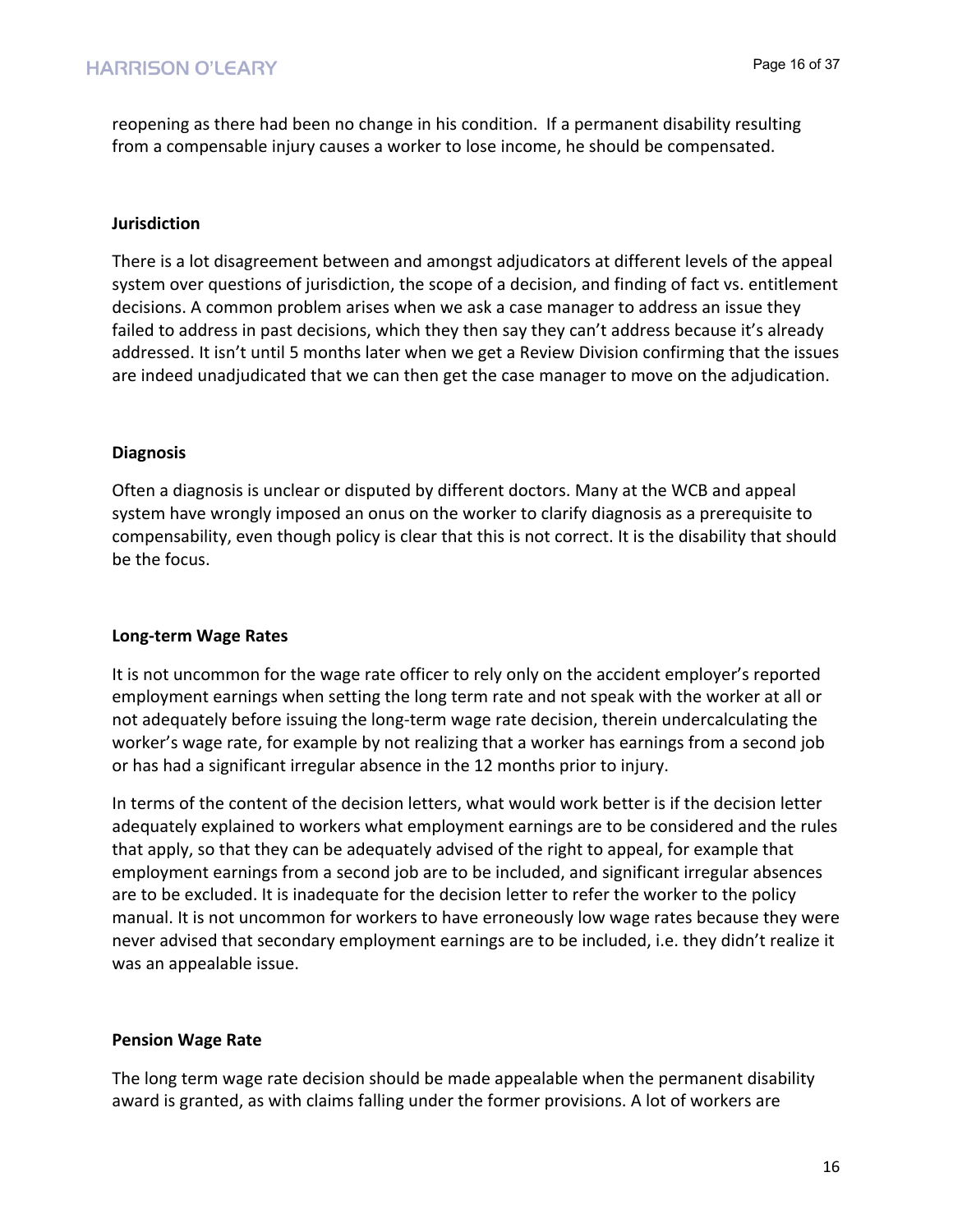seeking advice only after the permanent disability and are shocked to find out they've missed their appeal deadline on an important issue. If the decision letter must be made earlier than the permanent disability award, then the Board should at minimum warn the worker of the significance of the long term wage rate decisions that it can't be remedied after the permanent disability award no matter how inaccurate it is, that if the worker is eligible to VR the worker will only get VR to restore that rate and if the worker suffers a loss of earnings the Board can only compensate up to that rate.

## **Name of the Board**

We submit that the organization should once again be called the Workers' Compensation Board. The psychological impact of changing the name of WorkSafeBC is that workers feel there is a lessening of the responsibility of the employer and of the board to keep workers safe. Rather, the emphasis in the new name is that workers should "work safe". Let us return to an organization that emphasizes the responsibility of all parties in the workplace.

#### **Further Review Thoughts**

**General Overall**- we submit that the report should expressly state recommendations apply to

Current and Former Act where indicated.

**General Overall**– Clarify Policy - Do Search of RSCM I and RSCM I for use of "Significant Cause" or

similar wording (direct cause, actual cause) and replace with Causative Significance.

## **Section 5 – Personal Injury**

#### S.5(4) Presumption:

Problem- There are only a few presumptions in the Act. Where they exist, they should be given full meaning and effect.

The Board routinely ignores the presumption in s 5(4) in its initial adjudication of injury claims.

Policy item #C3-14.20 provides very little guidance.

Worse yet, staff are told to consider the presumption only as a last resort. Practice Directive #C3-4-

- S.5(4) Presumption states:
- 1. *Consider eligibility under section 5(1) before applying section 5(4)*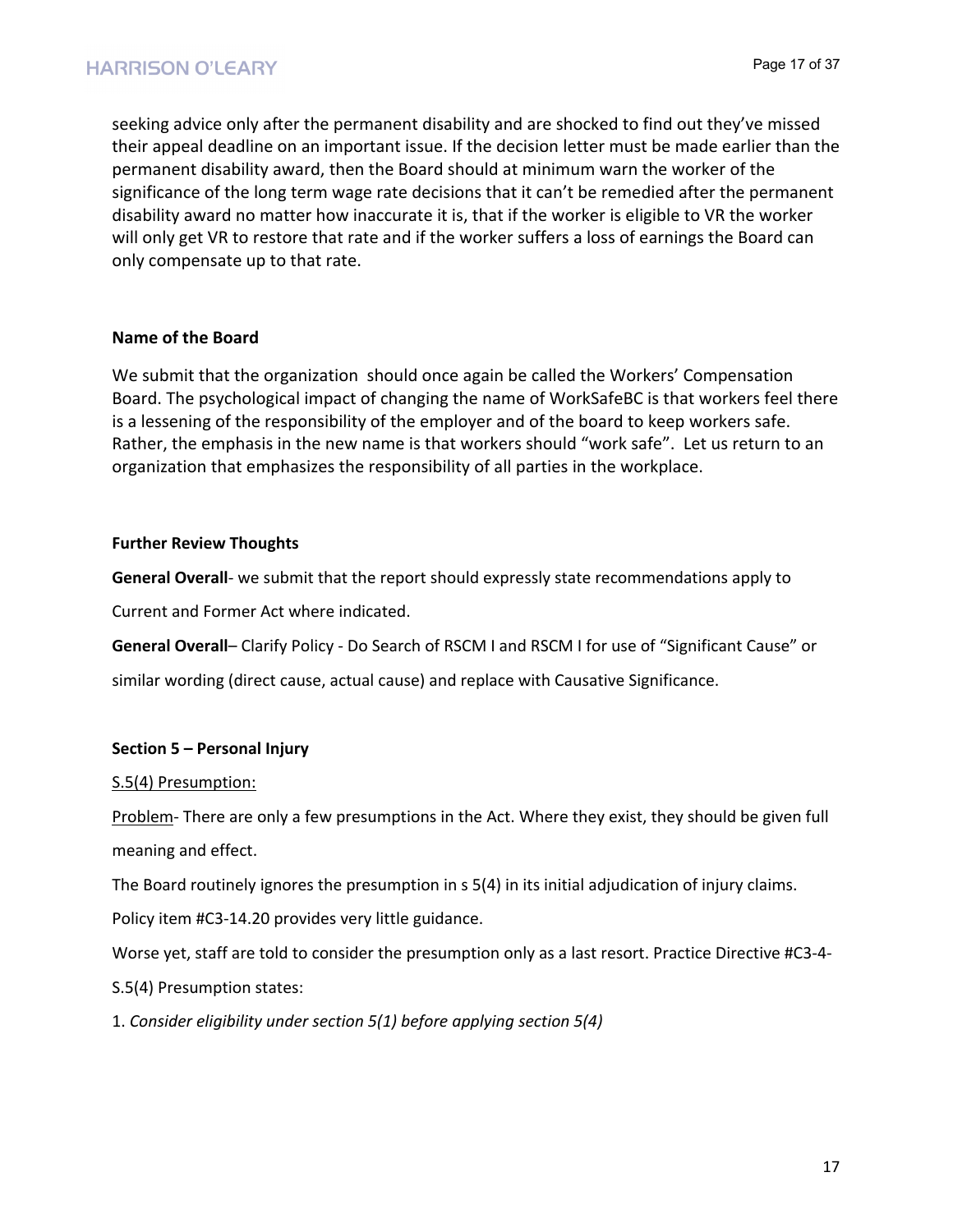WorkSafeBC Officers should begin their analysis by considering eligibility under section 5(1) of the Act. It is not necessary to perform a section 5(4) analysis in every case involving an accident. The following are examples of situations involving accidents where a section 5(4) analysis is unnecessary.

- If the evidence is sufficiently complete to confidently conclude that the injury arose both out of and in the course of employment, the claim may be accepted and there is no need to consider section 5(4).

- If the claim is barred by another applicable law or policy, the claim may be denied without consideration of section 5(4). For example, if an accident was caused purely by horseplay instigated by the worker, RSCM II Policy item C3-17.00 applies and the worker's behaviour may be considered a substantial deviation from employment.

The examples provided may or may not be valid. That is not the point. The point is that the presumptions should still be considered in every case where an accident has occurred. This direction is essentially to ignore this section of the Act. It is frequently seen that a claim will be denied where a clear accident has occurred without consideration of s5(4) at all.

Solution– Amend policy and Direction to Staff to ensure consideration of the presumption in every case where an accident has occurred.

#### *Pre-Existing Condition Policy:*

**Problem** — Item # C3-16.00 – requirement for an exceptional strain or circumstance of the employment activity. Even though the policy refers to causative significance test, this element of the policy is being applied restrictively. For example, worker with repetitive work activity over time resulting in injury (physiological change) is seen not to have shown an exceptional circumstance. In *essence, a higher standard of proof is being required.*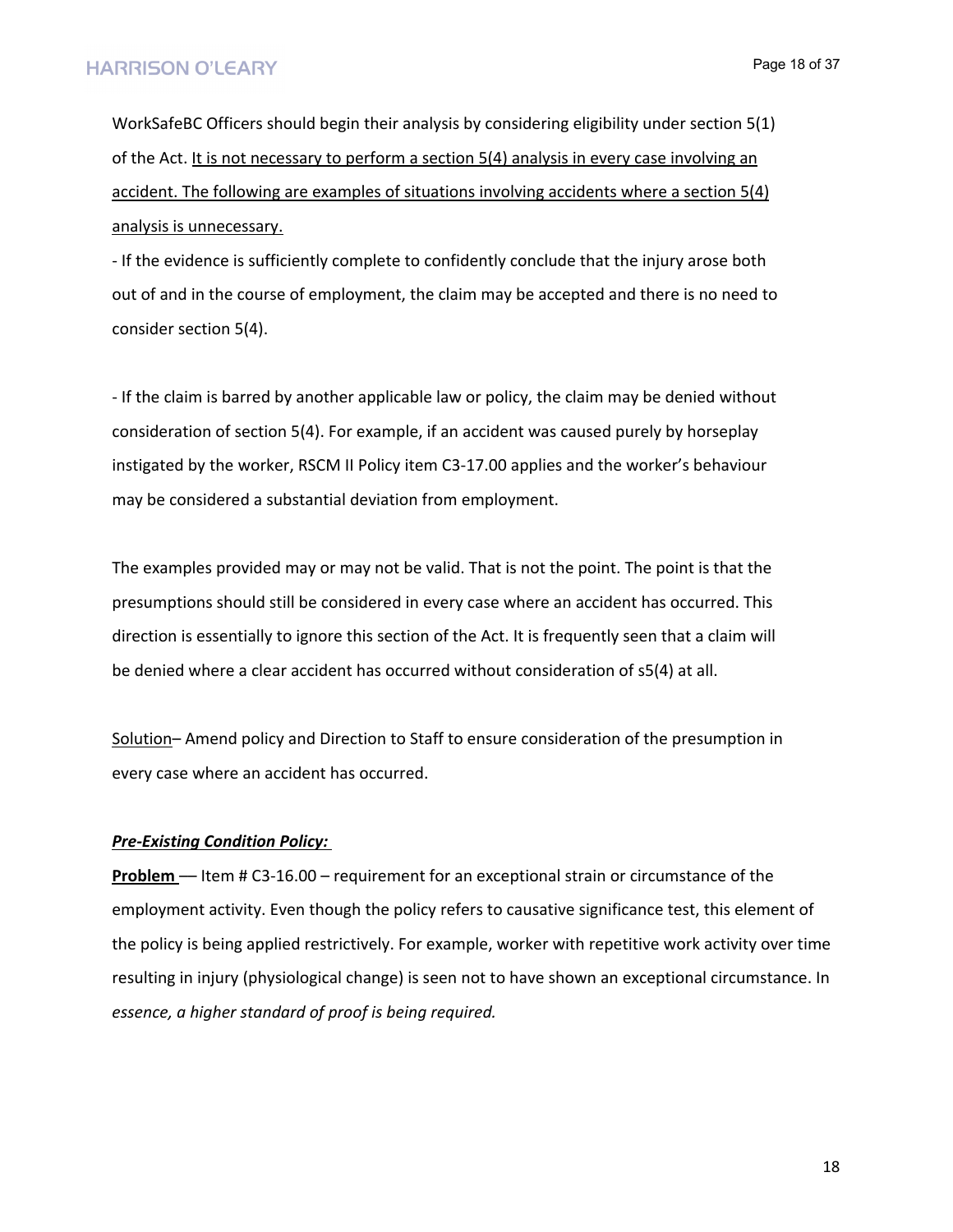Solution– Removal of exceptional circumstance wording. In addition, policy needs clarifying to indicate examples other than the extreme example of a worker moving a 300-pound weight as indicative of an exceptional circumstance.

#### **Compensable Consequence Policy**

**Problem**– For RSCM I and injuries prior to July 1, 2010, the significant wording policy continues to require clarification. It is not settled that it means the same as causative significance in decisions Board is issuing.

Solution– apply current policy to RSCM I and for injuries prior to July 1, 2010.

**Problem–** the policy can be seen to refer in places to a higher standard than causative significance:

#### #C3-22.00:

*B*. *Aggravation Due to Subsequent Non-Compensable Incidents*-If a worker's condition resulting from the compensable injury is aggravated by a subsequent non-compensable incident, the Board does not consider the subsequent non-compensable incident to form part of the compensable injury, or that the increased level of disability is compensable. This is true regardless of the fact that the subsequent non-compensable incident would not have been as significant if the condition that resulted from the compensable injury had not existed.

The only exception to this is if the condition resulting from the compensable injury actually causes the fall or other non-compensable incident that brings about the aggravation – *WCAT 2013-00739*  discussed different interpretations of compensable consequence policies.

C*. Compensable Consequences of Treatment*- Where a further injury, increased disablement, disease, or death arises as a direct consequence of treatment for a compensable injury

#C3-22.40 - If the compensable injury was a significant cause of the subsequent disease or condition, then the subsequent disease or condition is sufficiently connected to the compensable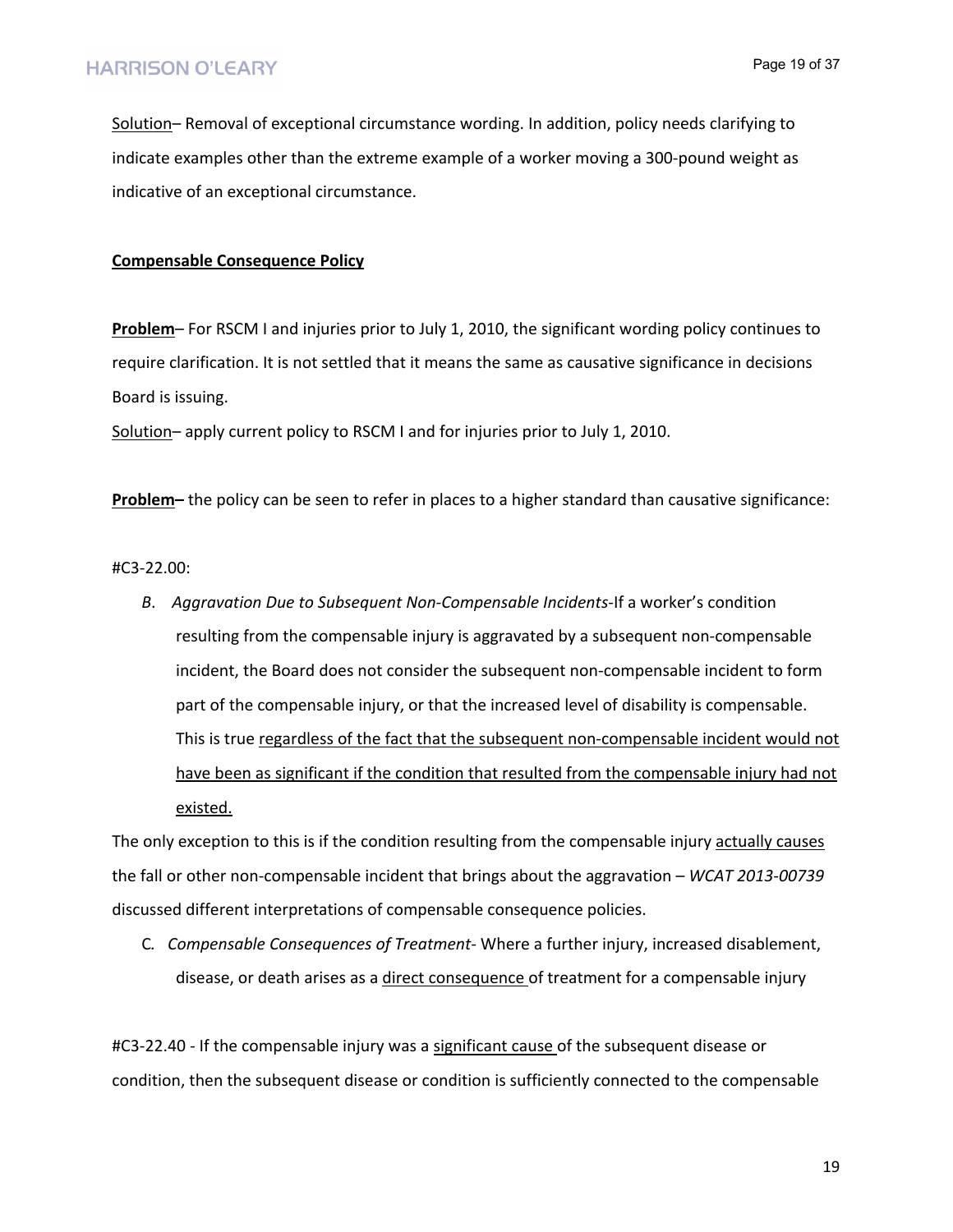injury as to be considered to arise out of and in the course of the employment, and is therefore also compensable.

Solution– same as above - Do Search of RSCM I and RSCM I for use of "Significant Cause" or similar wording (direct cause, actual cause) and *replace with Causative Significance*

#### **Section 5.1 Mental Disorder Claims**

**Problem -** why is a diagnosis required and then only from a certain specialty of psychiatrist or psychologist. This seems onerous.

**Problem-** Lack of clarity on whether the presumption applies to the exclusion provisions set out in  $s5.1(1)(c)$ .

**Problem–** Lack of clarity on the causation test pertaining to the exclusion provisions in s5.1(1)(c) the section says only "caused by". Does this mean the same test of causative significance when considering exclusion where the facts pertain to a traumatic event and then the predominant cause test where the facts pertain to a significant stressor test? Solution – Clarify these sections of the Act.

#### **Section 6-Occupational Disease**

**Problem-** Requirement that a worker be "thereby disabled from earning full wages" creates inequity between section 5 and section 6.

Policy-#26.30 Disabled from Earning Full Wages at Work --No compensation other than health care benefits are payable to a worker who suffers from an occupational disease (with the exception of silicosis, asbestosis, or pneumoconiosis and claims for hearing loss to which section 7 of the Act apply) unless the worker "is thereby disabled from earning full wages at the work at which the worker was employed".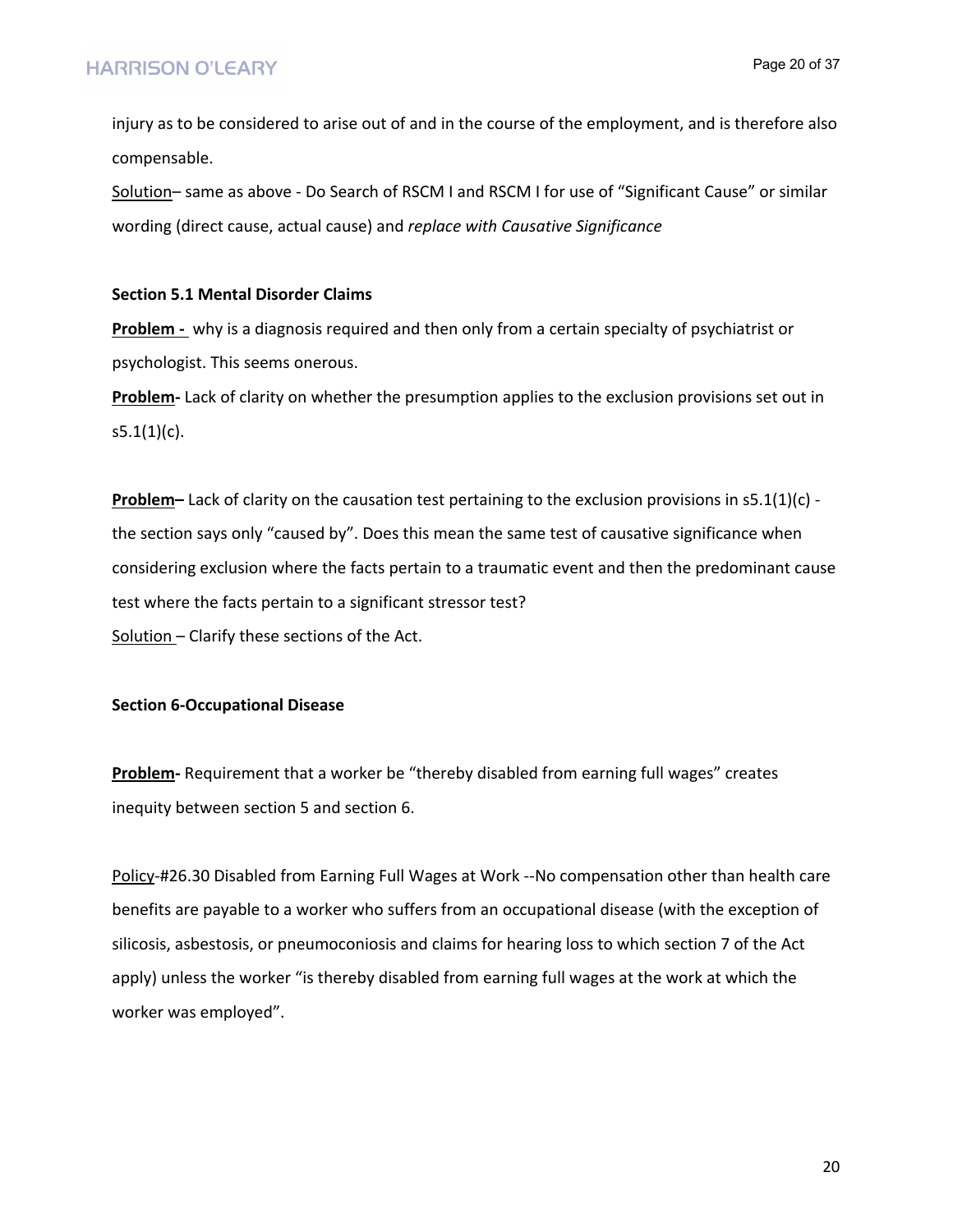Page 21 of 37

Solution-Amend section 6 to remove requirement for disability. Apply the amendment to the Former and Current versions of the Act.

**Problem:** Section 6(3) includes requirement for "immediately before the date of disablement". The Board used to interpret this section of the Act broadly. As noted in the History of policy item #26.21 - June 1, 2004 – Statements adopting a broad interpretation of the phrase "immediately before" have been deleted. The requirements since that policy change are stricter and those workers who may suffer from occupational diseases with certain latency periods have been required to meet that stricter test.

The amendments were made in *BOD Resolution 2004/05/18-02 – Re: Statutory Presumption and Diseases with Long Latency Periods.* The policy used to extend the meaning of "immediately before" in section 6(3) of the Act to include situations where medical evidence has established that there is a long latency period between exposure to the process, agent or condition of employment and the time the disease first becomes manifest. The policy stated that individual judgment must be exercised in the circumstances of each claim to determine the meaning of "immediately before" having regard to the medical and other evidence available. The example was provided of a claim filed by a worker who suffers from a recent onset of a cancer listed in Schedule B but who has not worked in the process or industry described opposite such cancer for a number of years. Policy stated it may be appropriate to conclude that such worker was employed in such process or industry "immediately before the date of disablement" by virtue of the long latency period which is known to exist with respect to such a cancer.

Solution: Amend Section 6(3) to remove this wording and/or return policy to the broad interpretation in place before the June 2004 amendments. Apply the amendment to the Former and Current versions of the Act.

**Problem –** Chapter 4 does not include mention of causative significance test. Certain policy items continue to set in place significant cause test. Decision makers continue to take the wording of

21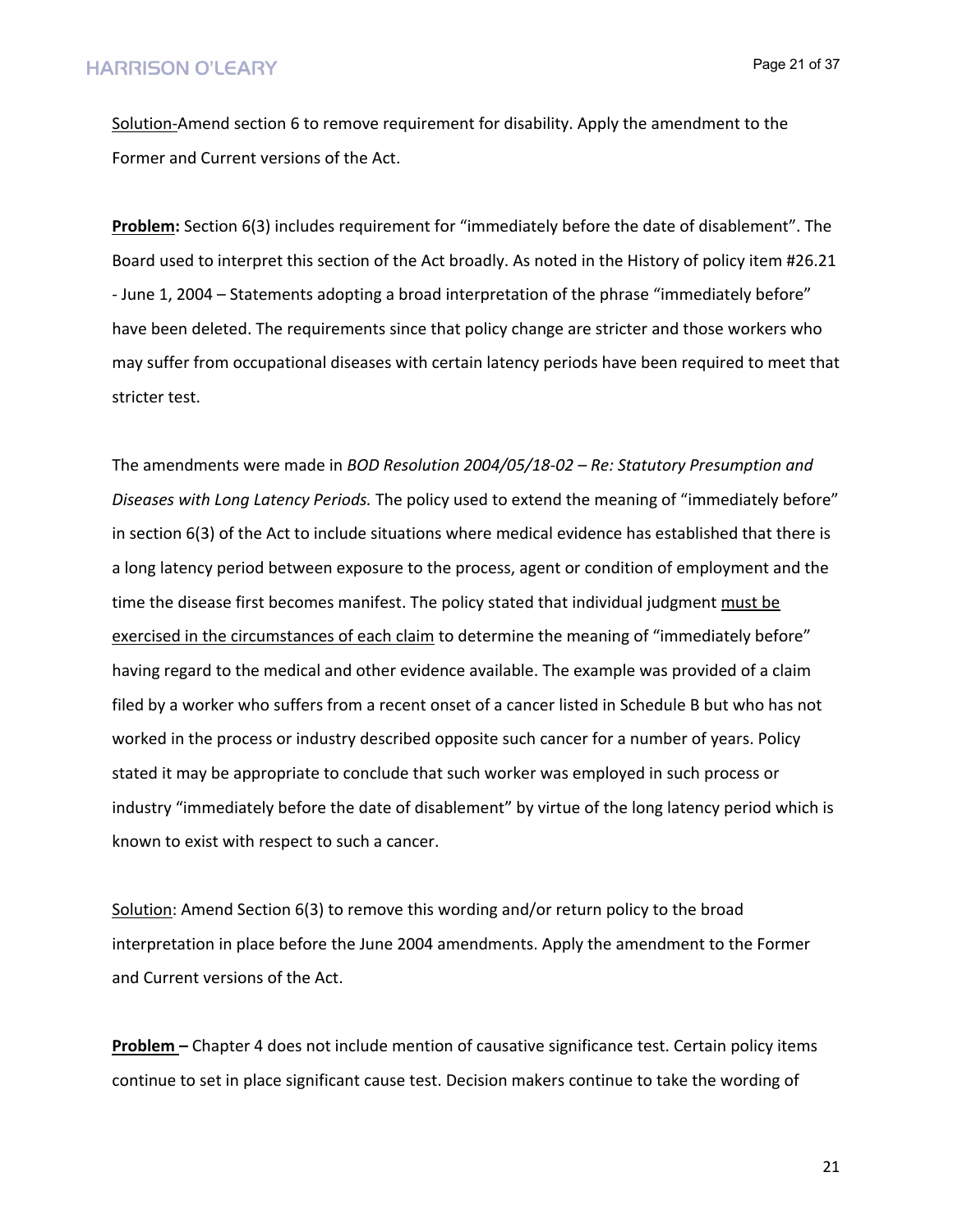these policy items to require a higher standard of causation or to establish entitlement to a permanent disability assessment or a permanent disability award.

#### Policy Examples:

#26.50 - whether a particular occupation had any significant effect in advancing the pace of degeneration …. the evidence must establish that the work activity brought about a disability that would probably not otherwise have occurred, or that the work activity significantly advanced the development of a disability that would otherwise probably not have occurred until later.

#26.55 - Evidence that the pre-existing disease has been significantly accelerated, activated, or advanced more quickly than would have occurred in the absence of the work activity, is confirmation that a compensable aggravation has resulted from the work…. This must be distinguished from the situation where work activities have the effect of drawing to the attention of the worker the existence of the pre-existing disease without significantly affecting the course of such disease.

#27.20 - The compensability of a claim for an ASTD listed in Schedule B where the presumption does not apply depends on whether or not the employment activities (the employment-related exposure to risk factors) played a significant role in producing the ASTD. The employment-related exposure need not be the sole or even the predominant cause; it simply needs to have been a significant cause.

#27.36 - The Board generally accepts that plantar fasciitis can be related to significant unusual strain placed on the plantar fascia. Similarly, the Board generally considers that workers are at an increased risk for developing plantar fasciitis when they are exposed to direct trauma to the bottom of the foot through an accident, or when there is a significant unaccustomed physical strain or impact to the bottom of the foot.

22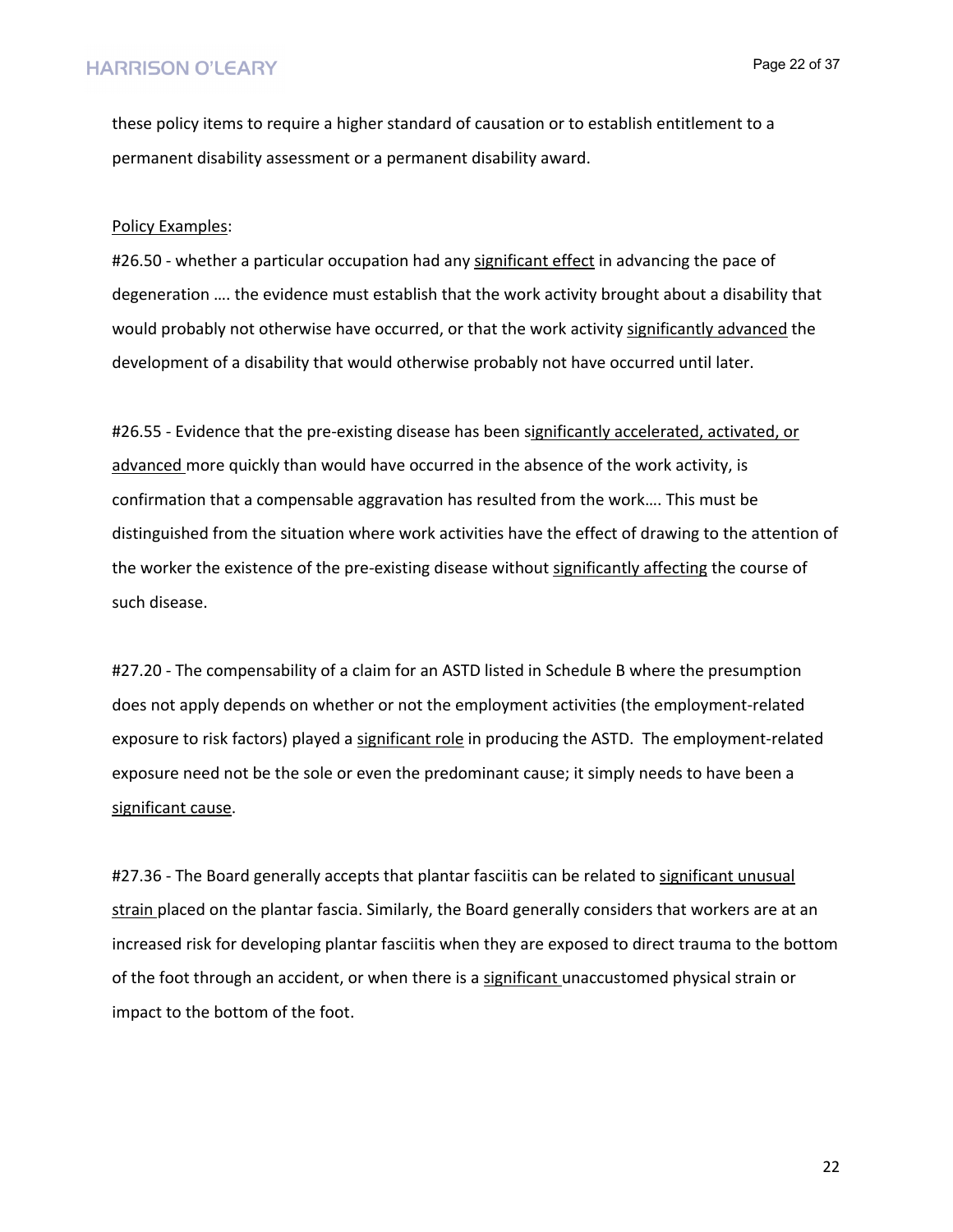#28.00 - The nature of the employment created for the worker a risk of contracting the disease significantly greater than the ordinary exposure risk of the public at large.

#29.20 - A pre-existing asthma condition is not compensable unless such underlying condition has been significantly aggravated, activated, or accelerated by an occupational exposure. A worker is not entitled to compensation where his or her pre-existing asthma condition is triggered or aggravated by substances which are present in both occupational and non-occupational settings unless the workplace exposure can be shown to have been a significant cause of an aggravation of the condition.

… Where workplace exposures to a sensitizing agent have caused the worker to develop asthma and the worker's acute symptoms resolve following removal from the workplace, the Board may consider the worker to have a permanent impairment where: • the worker is left with a significant underlying allergy or sensitivity;

#30.50 - A pre-existing contact dermatitis condition is not compensable unless such underlying condition has been significantly aggravated, activated, or accelerated by an occupational exposure. A worker is not entitled to compensation where his or her pre-existing condition is triggered or aggravated by substances which are present in both occupational and non-occupational settings unless the workplace exposure can be shown to have been a significant cause of an aggravation of the condition…. the Board may consider the worker to have a permanent impairment where: • the worker is left with a significant underlying allergy or sensitivity

Solution– See above recommendation to search and replace such wording. Also include explanation of this causative significance test regarding occupational diseases.

**Section 17-Fatality Benefits**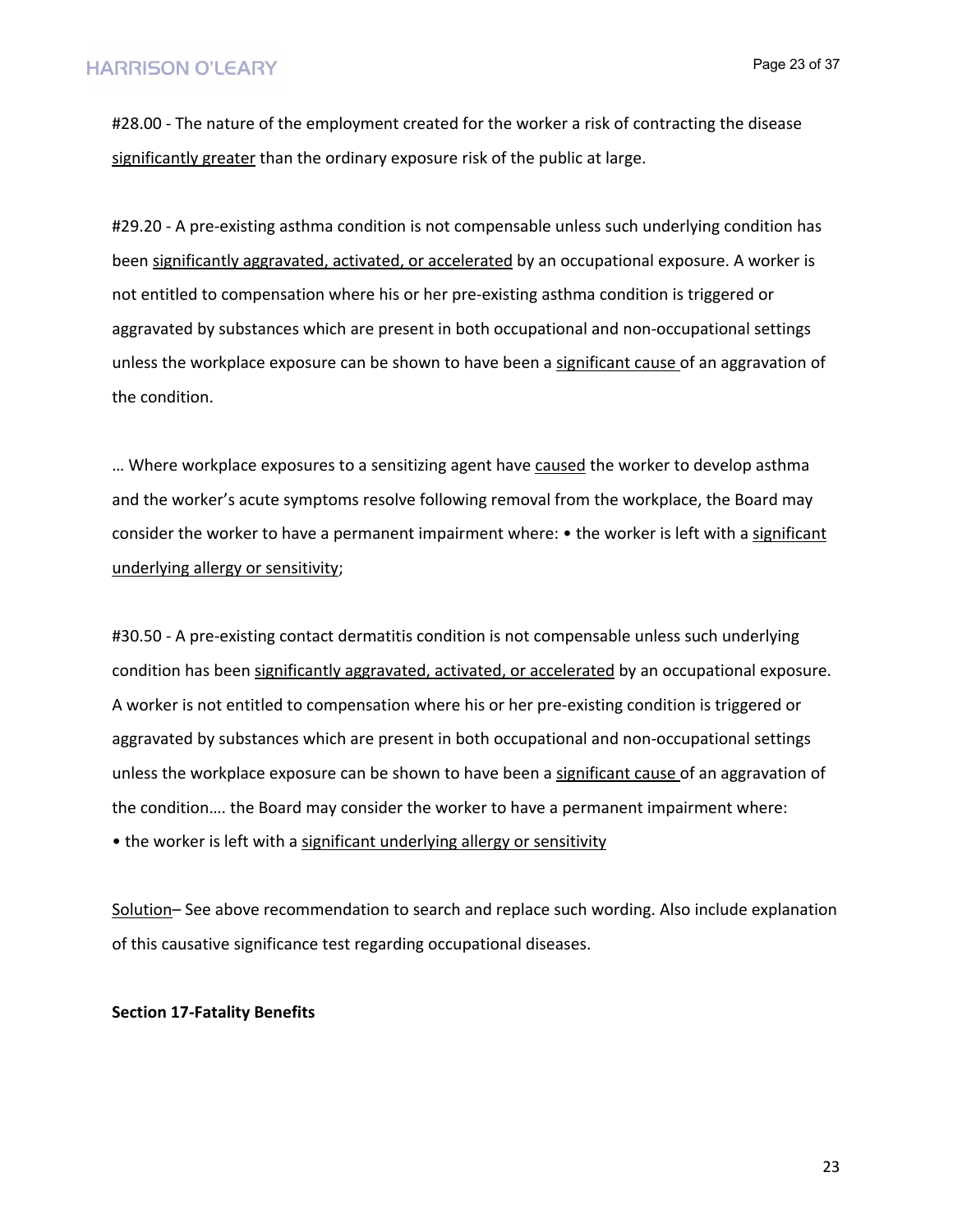All workers deserve the utmost consideration under the Act. Where a worker's death is compensable, there should be no question that the survivors receive the same considerations. This is not happening under the current legislative scheme.

#### *A. Higher Standard of Proof for Dependants of Deceased Workers-Oversight or Intended?*

**Problem:** The provisions of section 250(4) of the Act do not expressly state that this section of the Act is to apply to the dependants of a deceased worker.

Result: In order to obtain benefits the dependants need to meet a higher standard of proof than workers who managed to survive their injuries or occupational diseases. This is unfair on so many levels.

Solution: Amend this section to expressly state that it applies to dependants of deceased workers. Apply the amendment to the Former and Current versions of the Act.

Examples as Background:

#### *WCAT-2011-00659*:

What is the applicable burden of proof?

- [60] We have considered section 250 of the Act which provides at subsection (2) that WCAT must make its decision on the merits and justice of the case, and provides at subsection (4) that if WCAT is hearing an appeal respecting the compensation of a worker and the evidence supporting different findings is evenly weighted, WCAT must resolve the issue in a manner that favours the worker.
- [61] Subsection 250(4) refers to a "worker," but not to a "dependant." On its face that subsection does not apply to the claims of dependants, unless one wants to contend that the word "worker" must be taken to include a worker's dependants. However, the statute has different definitions for a worker and a dependent, indicating that the terms were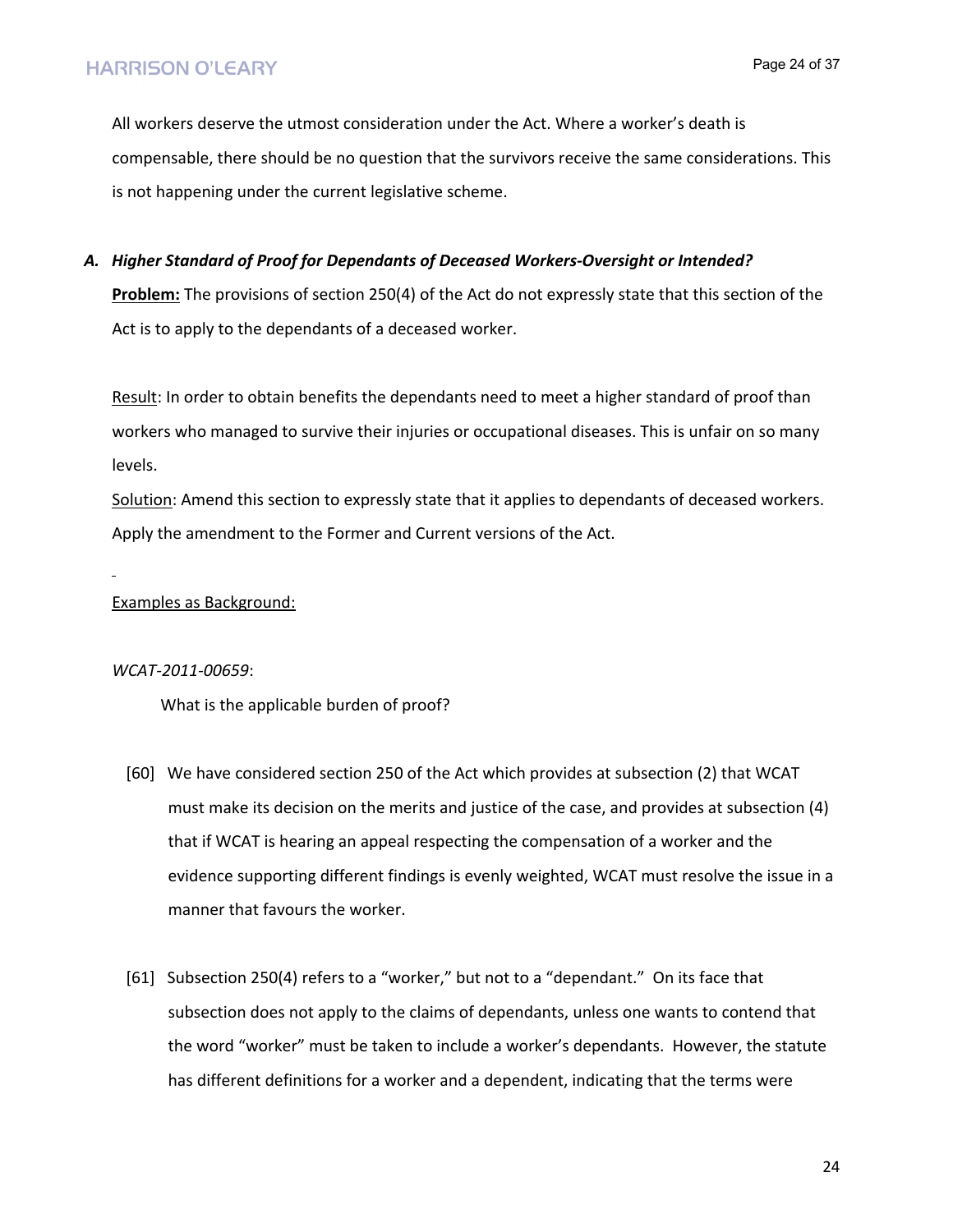meant to be used exclusively. Further, the statute contains many instances where the word "worker" cannot be taken to include "a dependant."

- [62] A clear example of that is subsection 6(10) of the Act which clearly indicate the claims of workers and dependants are subject to the restrictions found in subsection 6(8). If the claims of workers were considered to include those of dependants, there would be no need to refer to both workers and their dependants.
- [63] Thus, it appears the word "worker" may not include a worker's dependants.

#### *WCAT-2015-02924*:

- [63] In addressing that issue and the appeal in general, I remind myself of the applicable burden of proof.
- [64] Section 250 of the Act provides at subsection (2) that WCAT must make its decision on the merits and justice of the case, and provides at subsection (4) that where evidence supporting different findings is evenly weighted WCAT must resolve the issue in a manner that favours the worker.
- [65] Subsection 250(4) refers to a worker, but not to a dependant. On its face, this subsection does not apply to the claims of dependants, unless one wanted to contend that the word "worker" must be taken to include the worker's dependants. Yet, the statute contains many instances where the word "worker" cannot be taken to include a dependant. A clear example of that is subsection 6(10) of the Act. That subsection clearly indicates that the claims of workers and dependants are subject to the restriction found in subsection 6(8). If the claims of workers were considered to include those of dependants, there would be no need to refer to both workers and their dependants.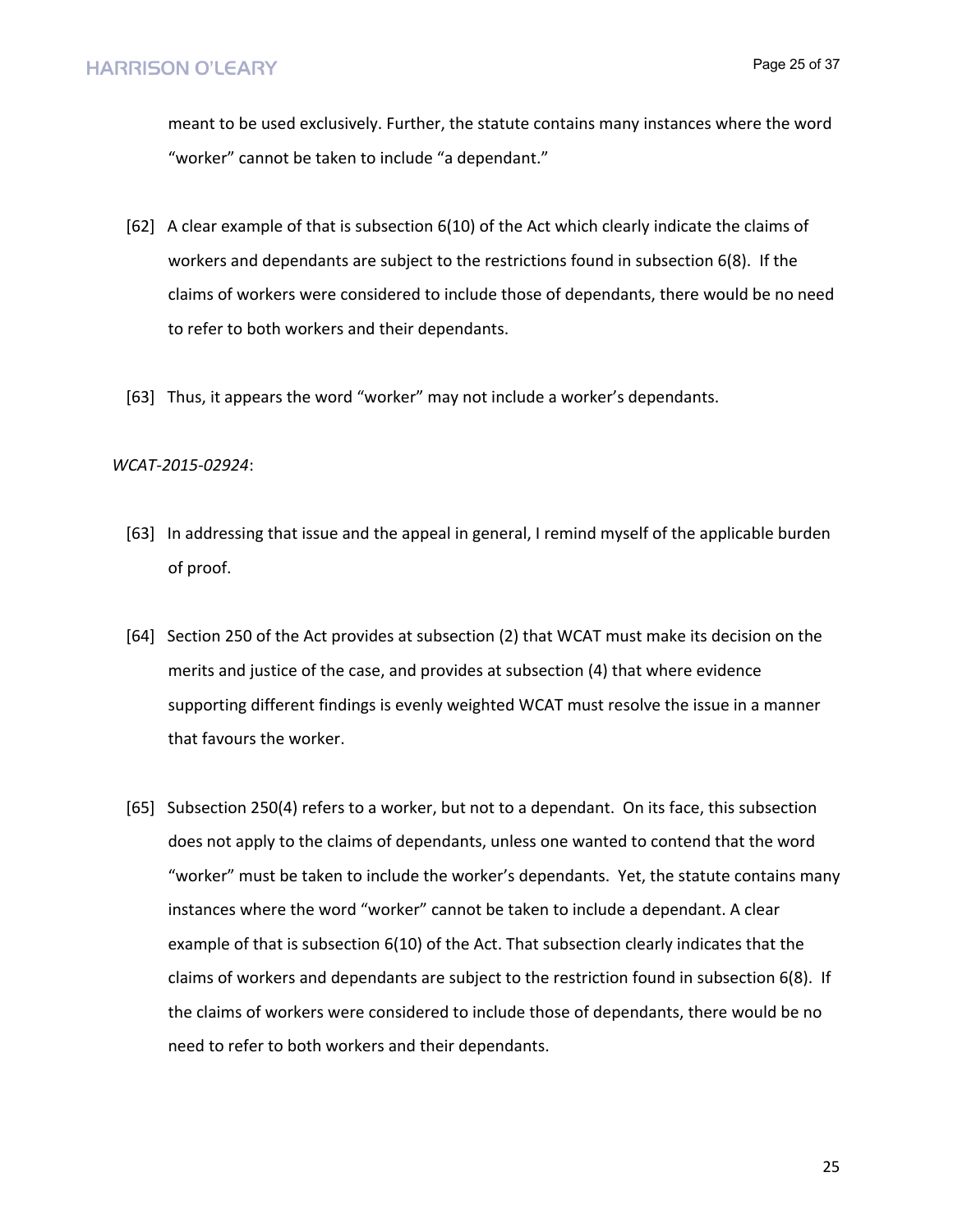- [66] I find the civil standard of proof on a balance of probabilities is applicable to this appeal. It is not sufficient for the evidence to be evenly weighted (sometimes referred to as "the balance of possibilities"). I find the outcome of the appeal would not change were I to apply the low standard of a balance of possibilities.
- [67] Thus, this appeal can only succeed if the evidence establishes it is more likely than not that the worker's employment was of causative significance regarding his death.

# *B. Incomplete Implementation of Recommendations of the Royal Commission's Reports on Workers' Compensation-Oversight or Intended?*

*Background- What the Royal Commission Said*

1997:

*ROYAL COMMISSION ON WORKERS' COMPENSATION IN BRITISH COLUMBIA REPORT ON SECTIONS 2 AND 3(a) OF THE COMMISSION'S TERMS OF REFERENCE* Judge Gurmail S. Gill Commission Chairman Oksana Exell Commissioner Gerry Stoney Commissioner October 31, 1997

## **Section 17(1) Definition of CHILD**

*"child" means a child under the age of 18 years, including a child of the deceased worker yet unborn; an invalid child of any age; and a child under the age of 21 years who is regularly attending an academic, technical or vocational place of education, and "children" has a similar meaning.*

The commission believes that the object of this section should be to provide compensation to children of deceased workers until they are able to be reasonably self-sustaining. The current age limitations in the definition of "child" may not accomplish that object and in some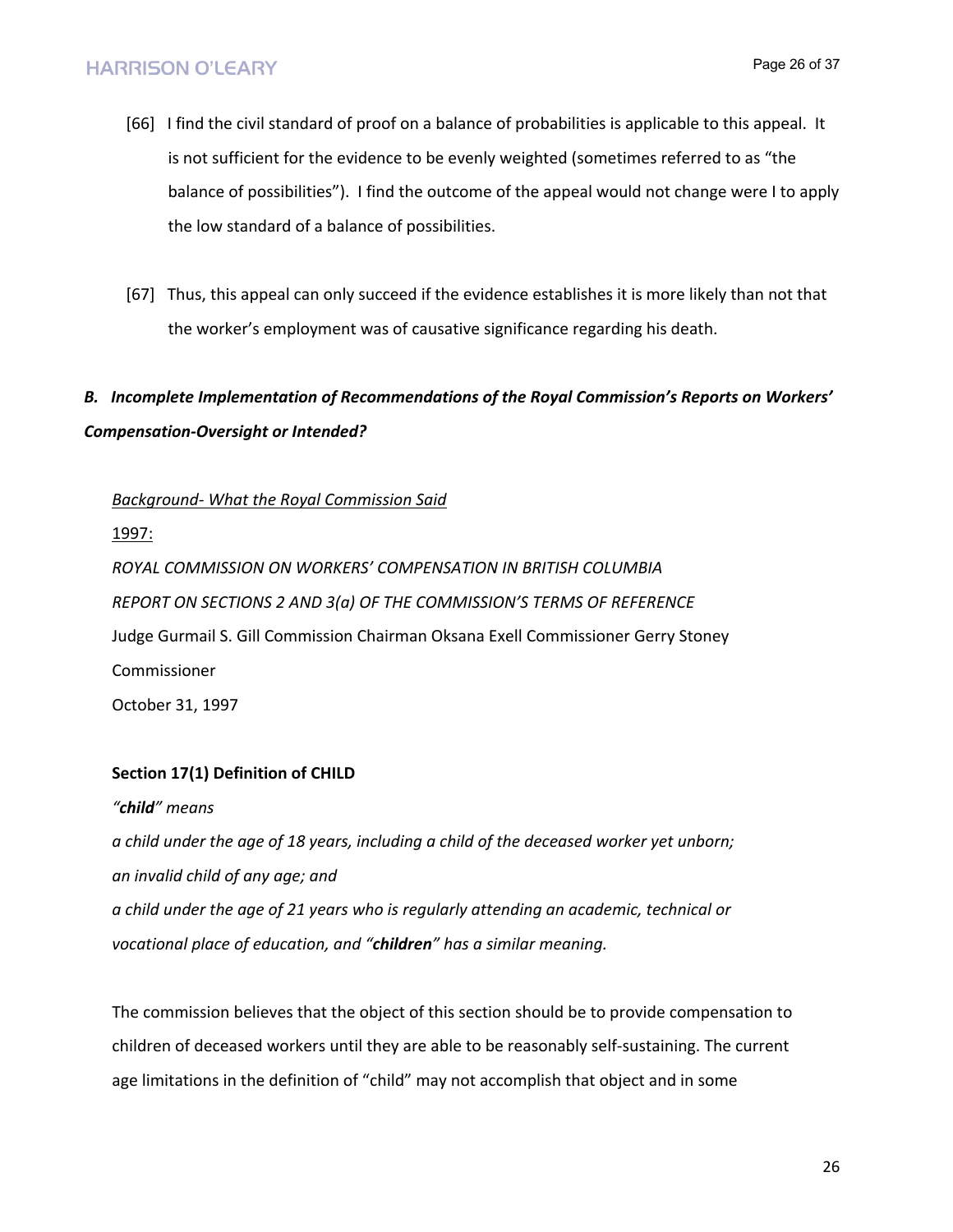circumstances will prematurely end surviving children's benefits. In the modern social context, many children remain in school and pursue post-secondary education well past the age of 21. This is reflected in other legislation, such as the Canada Pension Plan Act, as well as in many extended dental and health insurance plans, where it is common to extend benefits to children up to the age of 25 if they are attending recognized post-secondary institutions.

The cessation of benefits upon attaining the age of 18 years is also inconsistent with the Infants Act, which recognizes legal capacity at age 19. The Family Relations Act also makes parents responsible for maintaining children until that age.

Therefore, the commission recommends that:

#### **Recommendation #58:**

58. (a) the reference to the age of 18 in part (a) of the above definition be changed to 19; and (b) the reference to the age of 21 in part (c) of the above definition be changed to 25.

November 6 1997 Press Release Stated

1999:

*FOR THE COMMON GOOD FINAL REPORT OF THE ROYAL COMMISSION ON WORKERS' COMPENSATION IN BRITISH COLUMBIA*

Judge Gurmail S. Gill Commission Chairman Oksana Exell Commissioner Gerry Stoney Commissioner January 20, 1999

Volume II Chapter 2

...A key problem with the current scheme created by Section  $17(3)(c)$ -(e) is not that it creates distinctions between non-invalid childless surviving spouses of different ages, but that benefits for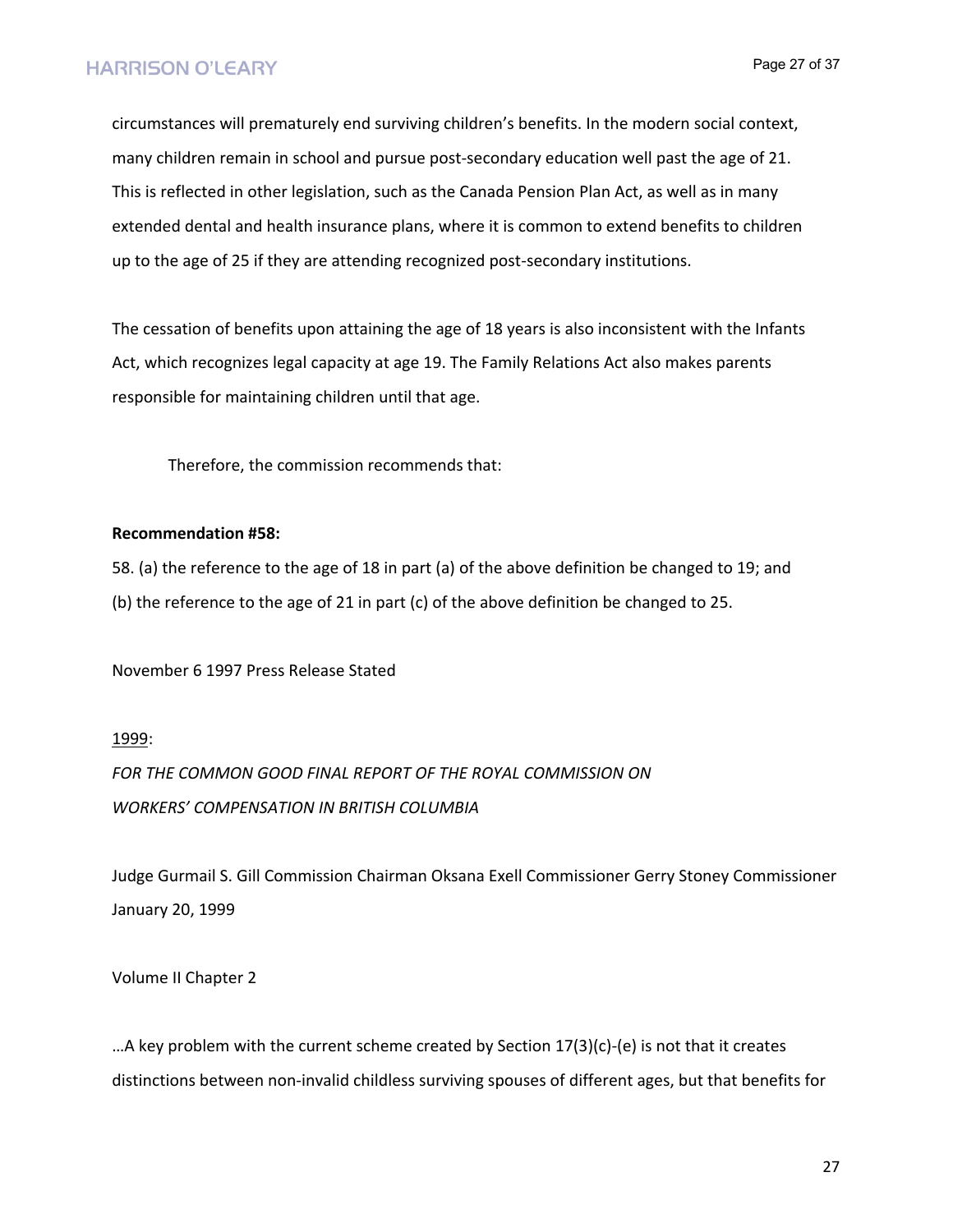those under the age of 40 are calculated on a totally different conceptual basis than benefits for all others. In the case of all other spouses, pensions are payable rather than the lump sum payable to those under 40. Furthermore, the pensions are calculated with some degree of reference to the deceased worker's average earnings. Unless the statutory minimums or maximums apply, the latter benefits vary depending upon the worker's actual earnings.

Thus, the system recognizes considerations of both loss and need for spouses aged 40 or older. In contrast, spouses under 40 receive a specified and unvarying flat rate pursuant to Section 17(3)(d). The amount is the same irrespective of spouse's actual losses or needs, and no account appears to be taken of either consideration.

#### **Recommendation #155:**

the Workers Compensation Act be amended such that the age-related distinctions in Section 17 (3) (c), (d) and (e) be repealed and replaced by a provision that states that: a) childless non-"invalid" surviving spouses age 50 and older at the time of the worker's death, will receive 60% of the monthly amount which would have been payable if the deceased worker had, at the date of death, sustained a permanent total disability; and b) surviving spouses below 50 years of age at the time of the worker's death will receive 1% less than 60% for each

year of age below 50 years of age to a minimum of 30%.

#### Problem – Implementation- What Was Done:

Bill 37 – *Skills Development and Labour Statues Amendment Act, 2003*– came into effect on December 31, 2003. Amended how survivor benefits are calculated:

28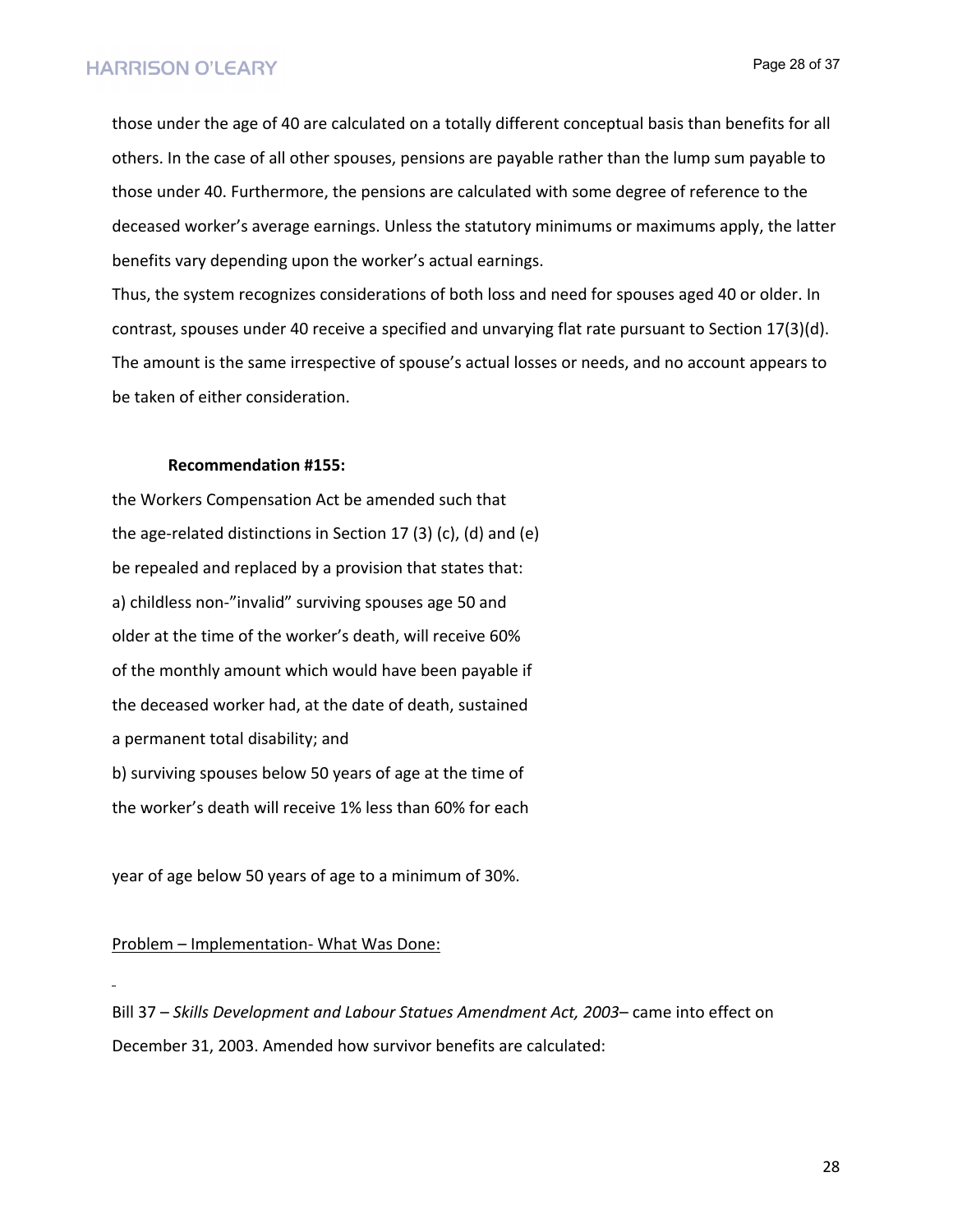#### 17 Section 17 is amended

(a) in subsection (1) in the definition of "child" by striking out "18" and substituting "19" and by striking gout "21" and substituting "25",

(b) in subsection (1) by repealing the definition of "federal benefits" and substituting the following:

- "federal benefits" means the benefits paid for a dependant under the Canada Pension Plan as a result of a worker's death, other than the death benefit payable to the estate of a worker under section57 of that Act. ,
- (c) in subsection (3) (a), (b), (c) and (f) (i), (ii) and (iii) by adding "50% of the" before "federal benefits",
	- (d) by repealing subsection (3) (d) and (e) and substituting the following:
- (d) where the dependant, at the date of death of the worker, is a widow or widower who is not an invalid and is under the age of 50 years, and there are no dependent children, a monthly payment of a sum that, when combined with 50% of the federal benefits payable to or for that dependant, would equal the product of
- (i) the percentage determined by subtracting 1% from 60% for each year that the age of that dependant, at the date of death of the worker, is under the age of 50 years, and
- (ii) the monthly rate of compensation under this Part that would have been payable if the deceased worker had, at the date of death, sustained a permanent total disability,
- but the percentage determined under subparagraph (i) must not be less than 30% and the monthly payments must not be less than \$889.32; ,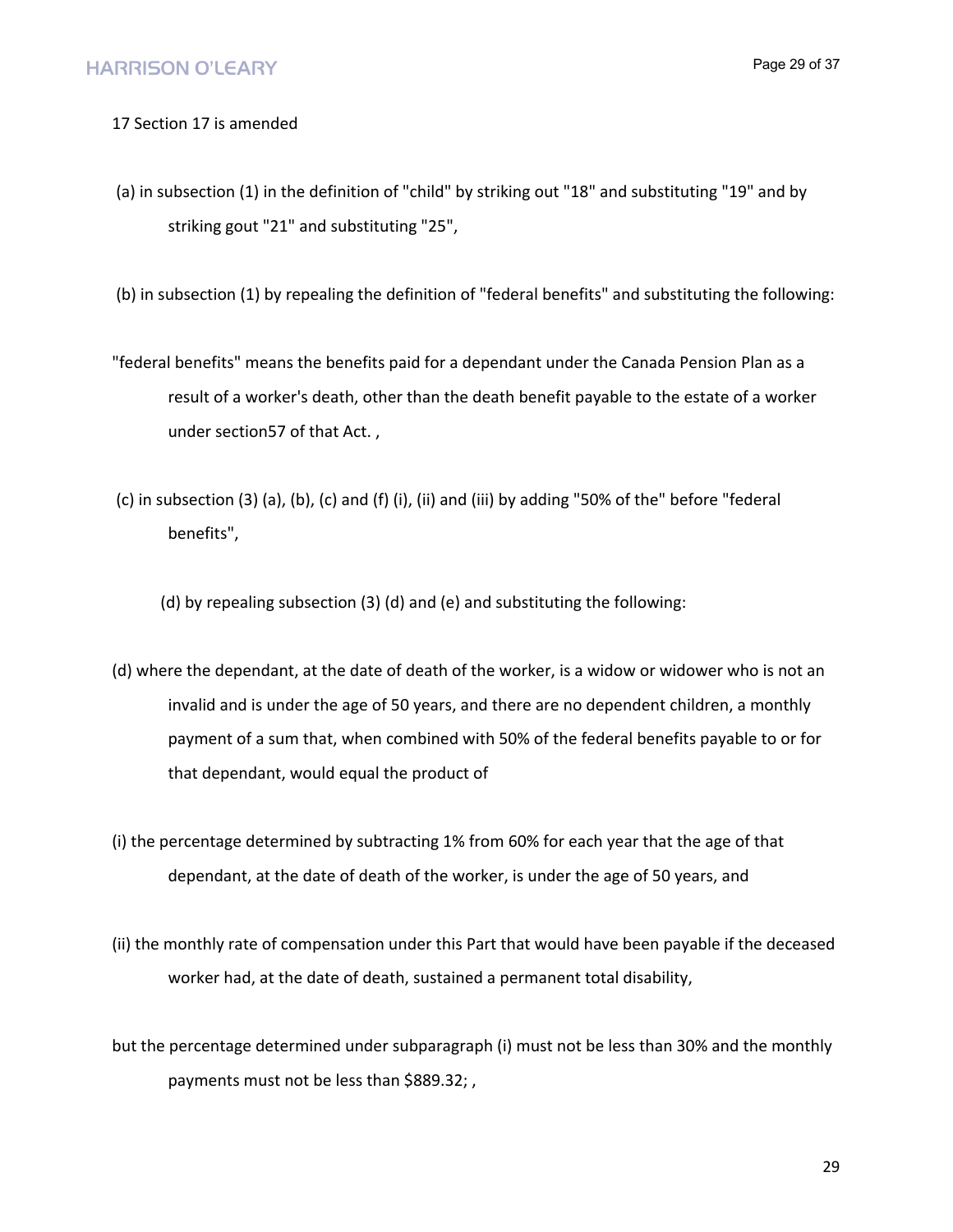- (e) in subsection (3) (h) (i) and (ii) by adding "for life or a lesser period as determined by the Board" after "per month",
- (f) in subsection (9) (a) by striking out everything after ";but" and substituting "monthly payments must be made in respect of that spouse and those children equal to the periodic payments due under the order or agreement; or", and

….

23 The following section is added:

#### *Transitional -- death of worker*

35.2 (1) In this section, "transition date" means the date on which this section comes into force.

- (2) Subject to subsection (5), this Act, as amended by the Skills Development and Labour Statutes Amendment Act, 2003, applies to the death of a worker that occurs on or after June 30, 2002.
- (3) Subject to subsections (5) and (6), this Act, as it read immediately before June 30, 2002, applies to the death of a worker that occurred before June 30, 2002.
- (4) Subject to subsections (5) and (6), in recalculating compensation under section 17 (4) or (5), the Board must, if the actual date of the death of a worker was before June 30, 2002, base the recalculation on this Act as it read immediately before June 30, 2002.
- (5) Subject to section 19 (2.1) of this Act, section 25 of this Act, as amended by the *Skills Development and Labour Statutes Amendment Act, 2003,*applies to compensation paid on or after the transition date in respect of the death of a worker irrespective of the date the worker died.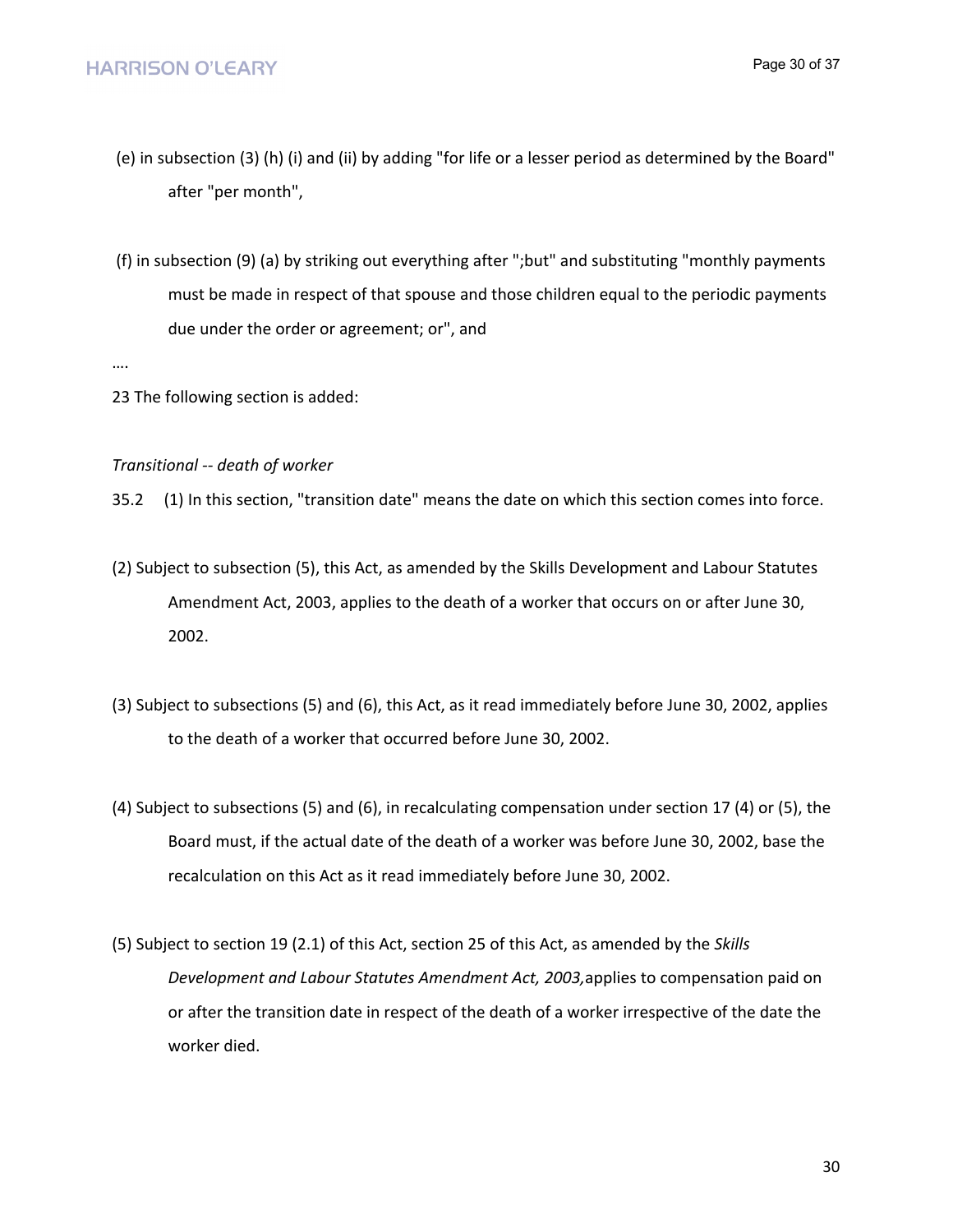- (6) Commencing on the transition date, for the purposes of applying subsections (3) and (4), the Board must adjust the dollar amounts referred to in sections 17 and 18 and Schedule C of this Act, as it read immediately before June 30, 2002, in accordance with section 25.2 (1), as amended by the *Skills Development and Labour Statutes Amendment Act, 2003.*
- (7) In applying section 17, as amended by *Skills Development and Labour Statutes Amendment Act, 2003*, to a death that occurred on or after June 30, 2002 but before the transition date, the Board must consider payments paid before the transition date.

#### Resolution of the Board of Directors - #2003/11/19-04

RE: Policies Regarding the *Skills Development and Labour Statutes Amendment Act, 2003:*

Once brought into force on December 31, 2003, the amendments in Bill 37 relating to the calculation of survivor benefits, except the provisions relating to cost of living adjustments, will be retroactive to June 30, 2002.

**Problem:** The implementation applies only to current Act (June 30, 2002).

Result: The survivors of a worker whose benefits are calculated under the former provisions prior to June 30, 2002 do not receive the benefit of those changes. There are many active claims involving the survivors of workers who died before June 30, 2002. There are widows under 40 still receiving lump sums only and children whose lose 4 years of potential support while attending postsecondary studies.

The survivors of these deceased workers continue to be disadvantaged. The Board continues to make these decisions as it is required to do.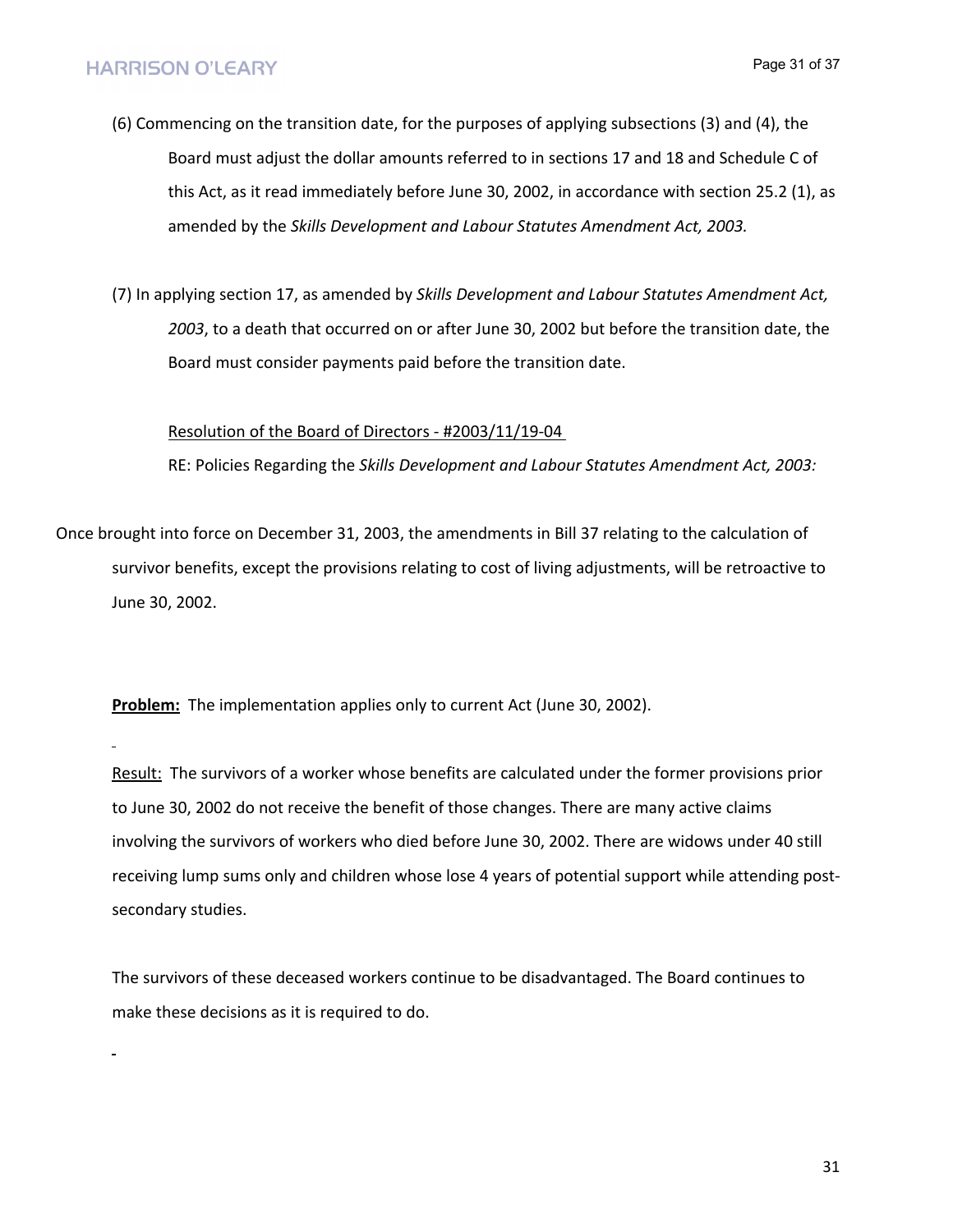Page 32 of 37

Solution: Amend Former Act (prior to June 30, 2002) to Completely Implement Royal Commission Recommendations. **This implementation should not have only prospective effective date but should apply to those currently affected- as was done with implementation of the decision in**  *Cowburn v. Worker's Compensation Board of British Columbia***, 2006 BCSC 722.**

**Section 23-Permanent Disability**

**Problem-** *s 23.1 - Termination Date versus Payable for Life*(also applies to section 22, 29 and 30) The interpretation of this section to mean that the "decision is made only once" as many workers do not realize that a decision was made until much later.

This section of the Act is blatantly unfair to young workers. For example, a seriously injured 18 year old who sustains a permanent disability will generally not have made retirement plans. Such a worker is at a serious disadvantage by virtue of their age alone.

Policy- The policy also sets in place a requirement for financial provisions that only workers with certain financial resources may be able to satisfy (to contemplate a plan versus living hand to mouth to pay the rent/mortgage). This could be seen as differentiating for a particular class or type of occupation or requiring a certain degree of financial or professional sophistication to produce the types of evidence preferred in Board policy and practice. Many workers do not use accountants or seek or obtain financial plans from a bank or financial institution.

Solution– Return to pre-existing June 30, 2002 provisions.

Policy– s 23(1)- Problem– the cap on chronic pain awards. Solution– Set in place provisions for PDES type of award with a range of impairment.

**Problem-** *s 23(3.1) (3.2) - The Loss of Earnings Assessment Hurdle*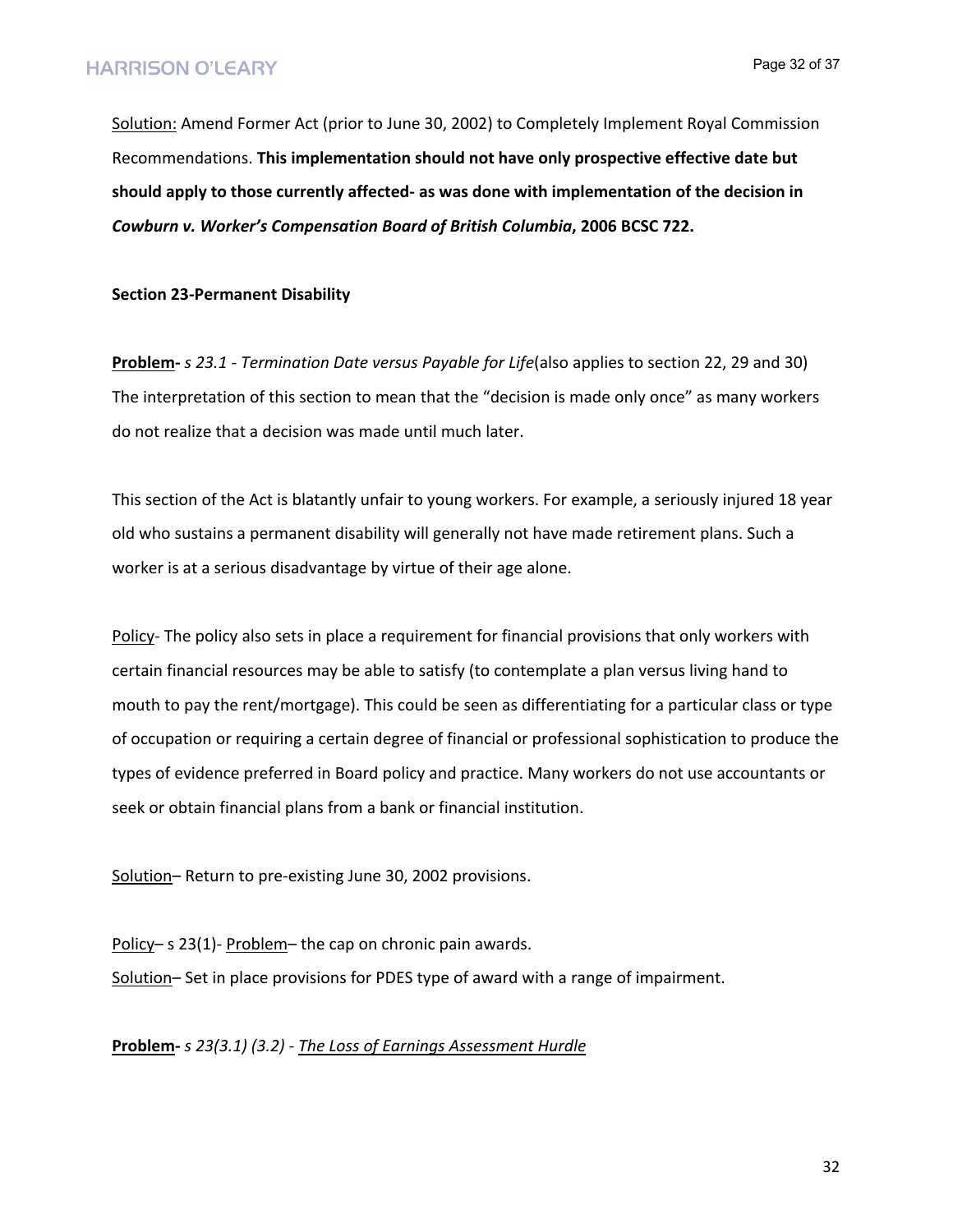Page 33 of 37

Solution-Return to pre June 30, 2002 provisions

Policy– **Problem-** the Board at times determines a loss of earnings (assessment and award) prematurely, as soon as a vocational plan is identified and before it can be determined to be durable. The use of the job a worker actually obtains is frequently seen as a last resort because certainly there is some other higher paying job a worker can be expected to obtain. Such expectations are often unrealistic.

Solution– Set in place a requirement in policy that vocational rehabilitation be tested and durable before finalizing for the purposes of a loss of earnings award.

For Loss of Earnings Awards: Amend policy item #40.12 to place less emphasis on deeming and more emphasis on Guideline #1-the job that the worker has actually obtained is generally accepted as being suitable, unless there is evidence that the job is transitory and jobs at another level of earnings within that occupation will be available to the worker in the near future. As an example, policy #40.12 provides guidance regarding meaning of the term "long term" as referring to three to five years. There is no parallel guidance on the meaning of the term "near future" in Guideline #1. An inference would indicate it is less than the three to five year window, but that is vague. It is suggested that the policy be clarified. Some possibilities to consider are: completion of a probationary period specific to that employment, six months, one year, etc.

Policy– **Problem-**For Loss of Earnings Awards: the cap on loss of earnings for high-income earners. Solution– Return to the provisions set by Terry Ison in WCR Decision #8 (extended to non-spinal injuries with WCR Decision 297). Decision 8 stated the following:

The projected loss of earnings method is a difficult one to blend with the application of the statutory ceiling. This blending could easily be accomplished if the ceiling related to the amount of compensation payable, but it is much more difficult when the ceiling relates to the average earnings to be used in the calculation. Section-24 refers to the "loss of average earnings", and Section 31 indicates that average earnings must only be calculated up to the ceiling. But suppose, taking the current ceiling of \$8,600, a man is injured with the result

33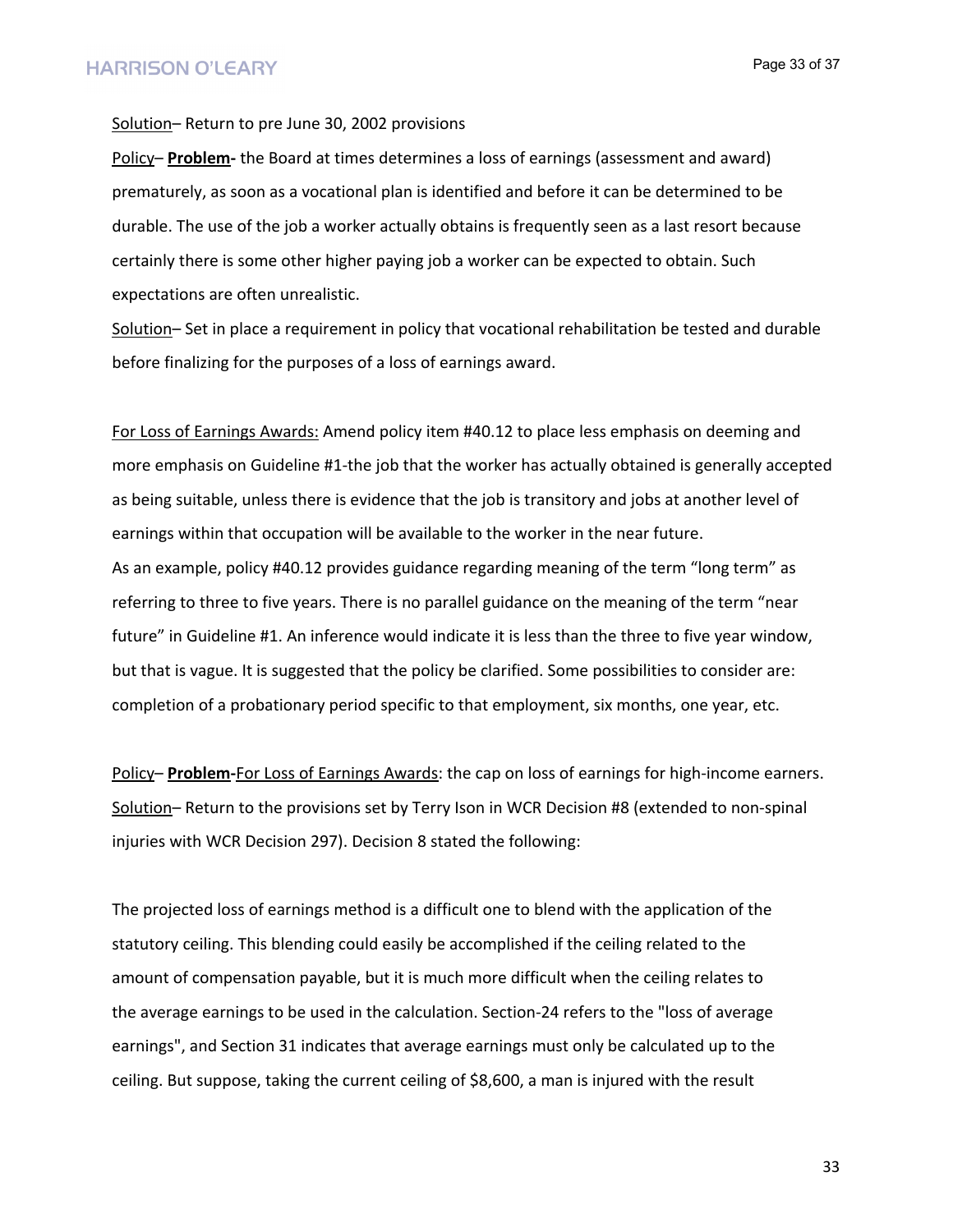Page 34 of 37

that his earnings drop from \$15,000 to \$10,000. If, following the wording of Section 24 (1) (a), compensation is to be calculated by estimating the impairment of earning capacity "from the nature and degree of the injury", he should obviously receive compensation. Under current practice, he does receive compensation based on the application of the estimated degree of disability to the statutory ceiling and the statutory percentage rate. For example, if the physical impairment of a claimant is assessed at 20% of total disability, he would receive 20% of 75% of \$8,600, which is \$1,290 per annum.

But if compensation is to be based on the estimated loss of "average earnings", then using that term literally as it is defined in Section 31, he should receive nothing. In other words, no compensation would be payable for partial disability unless it reduces actual loss of earnings to a point below the ceiling. But that is not a view that has ever been taken by this Board, nor by any Royal Commission studying workmen's compensation in British Columbia, nor as far as we know by any other Board in Canada. It is not a conclusion required by the terms of the Act, and we do not feel that it is a conclusion that should be reached now.

It seems to us that the only way out of this dilemma is to look at the percentage by which actual average earnings have been reduced by the ceiling, and then reduce the post-injury earning capacity for the purpose of comparison by the same percentage. This would treat earnings above the ceiling in the same manner as they are now treated by the physical impairment method. The formula for applying this principle will be illustrated below….

(e) If average earnings have been reduced by the ceiling, the estimated post-injury earning capacity would be reduced in the same ratio.

#### **Section 33- Wage Rates**

Problem- 90% Net clear cost saving measure to detriment of injured workers Solution– Return to pre June 30, 2002 provisions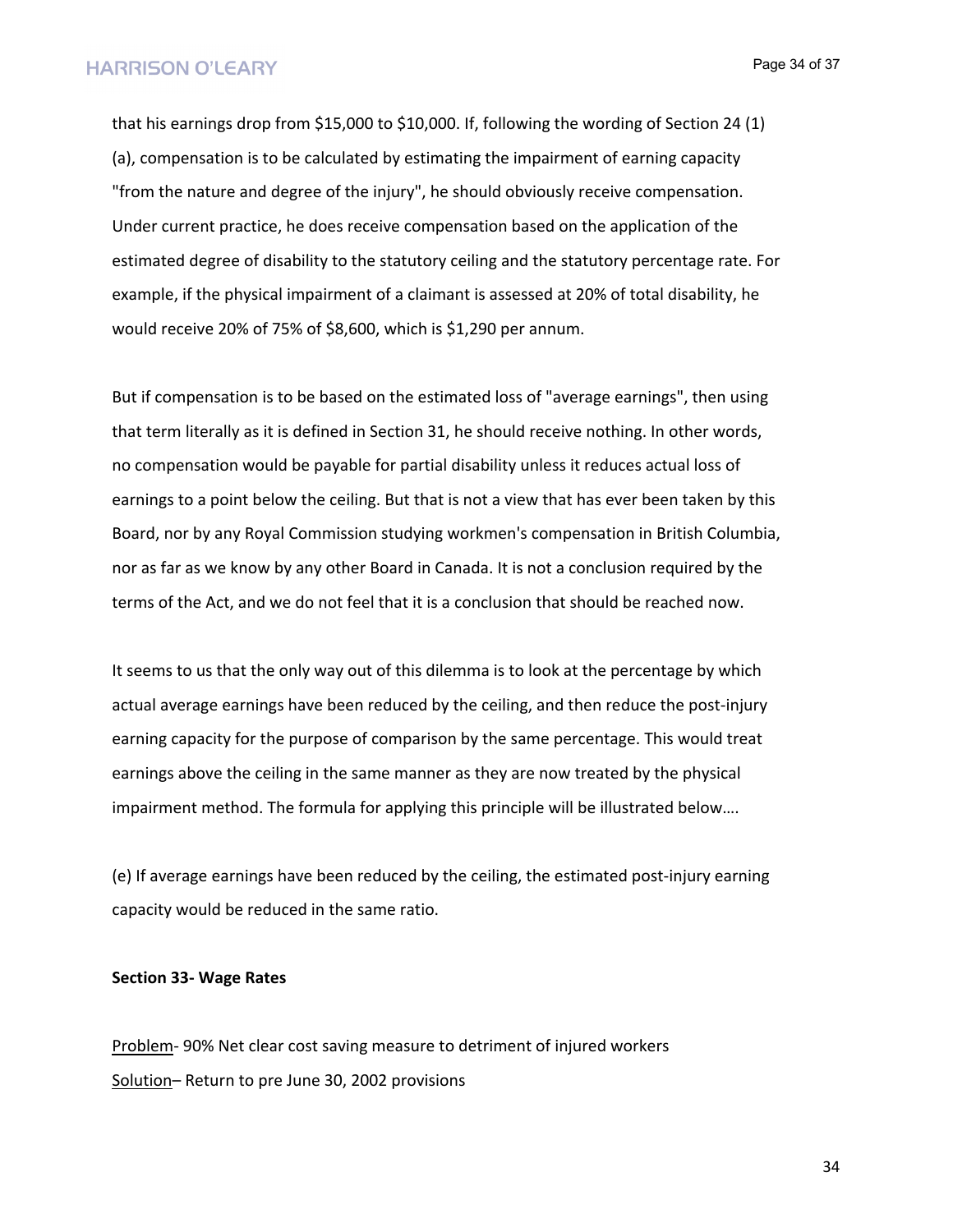#### **Section 96(2) – Reopening**

Problem– Requirement for Significant Change sets in place onerous test. Solution-Amend Act to remove "significant" from s 96(2) of the Act.

Policy- Problem- Recurrence of Injury policy requires consideration of intervening incident. Policy is being applied restrictively to indicate that any intervening incident, no matter how minor, breaks the chain of causation and a reopening is denied. In essence, a sole causation test is set in place. Solution– Clarify policy to indicate expressly such an intervening incident may or may not indicate a disability has recurred and expressly state an injury can recur even with the occurrence of such an incident. The amendment should expressly refer to the causative significance test

**Significant change should include changes other than just in the compensable conditi**on. For example, a worker we represented had a PFI. He'd been back at work for two years and was managing to do the job. For reasons which were never clear, the employer decided that the worker was unsafe on the job due to his compensable injury. His condition had not worsened, but the employer simply held the view that his disability made him unsafe to work on the rail cars.

The employer wrote him a letter advising that due solely to his compensable disability, he was being moved to a job in the yard which paid \$5.00 an hour less. The employer was very clear about the reason for his reduction in pay; there were no allegations of misconduct on the worker's part.

The worker had not experienced a worsening of his condition. He had no option to seek a loss of earnings pension because his physical condition had not changed, notwithstanding that his loss of income was directly attributable to his PFI. Thus, a significant change may also include working conditions or other factors that impact the worker.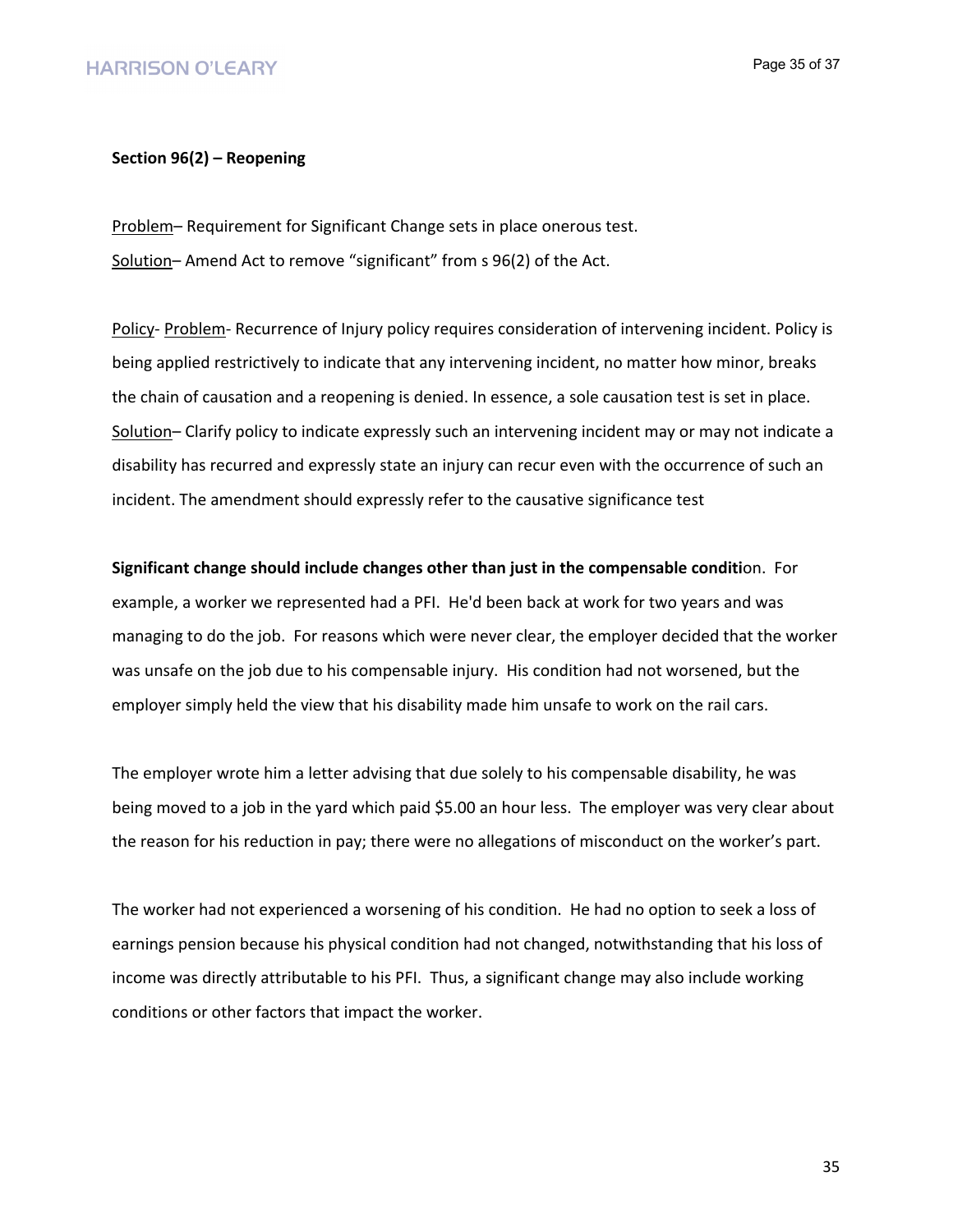## **HARRISON O'LEARY**

Page 36 of 37

#### **Appeals**

**Problem–**Some appeals arrive at WCAT with serious evidentiary problems. While WCAT can undertake additional inquiry, it is not generally WCAT's role to undertake initial adjudication at the final level of appeal. The risks of such an approach can deprive the appellant of the ability to participate in the Board's initial process of inquiry or at review. WCAT also does not have the same level of resources as the Board or Review Division for initial inquiry. WCAT must also be cautious from making clear recommendations on a claim. This is reflected in WCAT's *Manual of Rules of Practice and Procedure*, which states at item #17.4.1 - Due to legislative restrictions on the Board's authority to revisit previous decisions, panels will exercise caution in making recommendations. WCAT aims to provide finality but does see appeals that return after a problematic or incomplete implementation.

The transitional provisions of Bill 63, the *Workers Compensation Amendment Act*(No. 2), 2002 included that instead of making a decision under section 253 (1) of the Act, as enacted by the amending Act, WCAT may refer a matter back to the Board, with or without directions, and the Board's decision made under that referral may be reviewed under section 96.2 of the Act, as enacted by the amending Act.

Solution– Amend the Act to return those provisions to the appeal tribunal to enable WCAT to direct the manner in which the Board is to proceed with a claim, in appropriate circumstances. In addition, provide the parties to an appeal with the ability to return to WCAT if issues arise with the Board's implementation of the panel's directions.

**Harrison O'Leary Lawyers LLP**

**Sarah O'Leary**